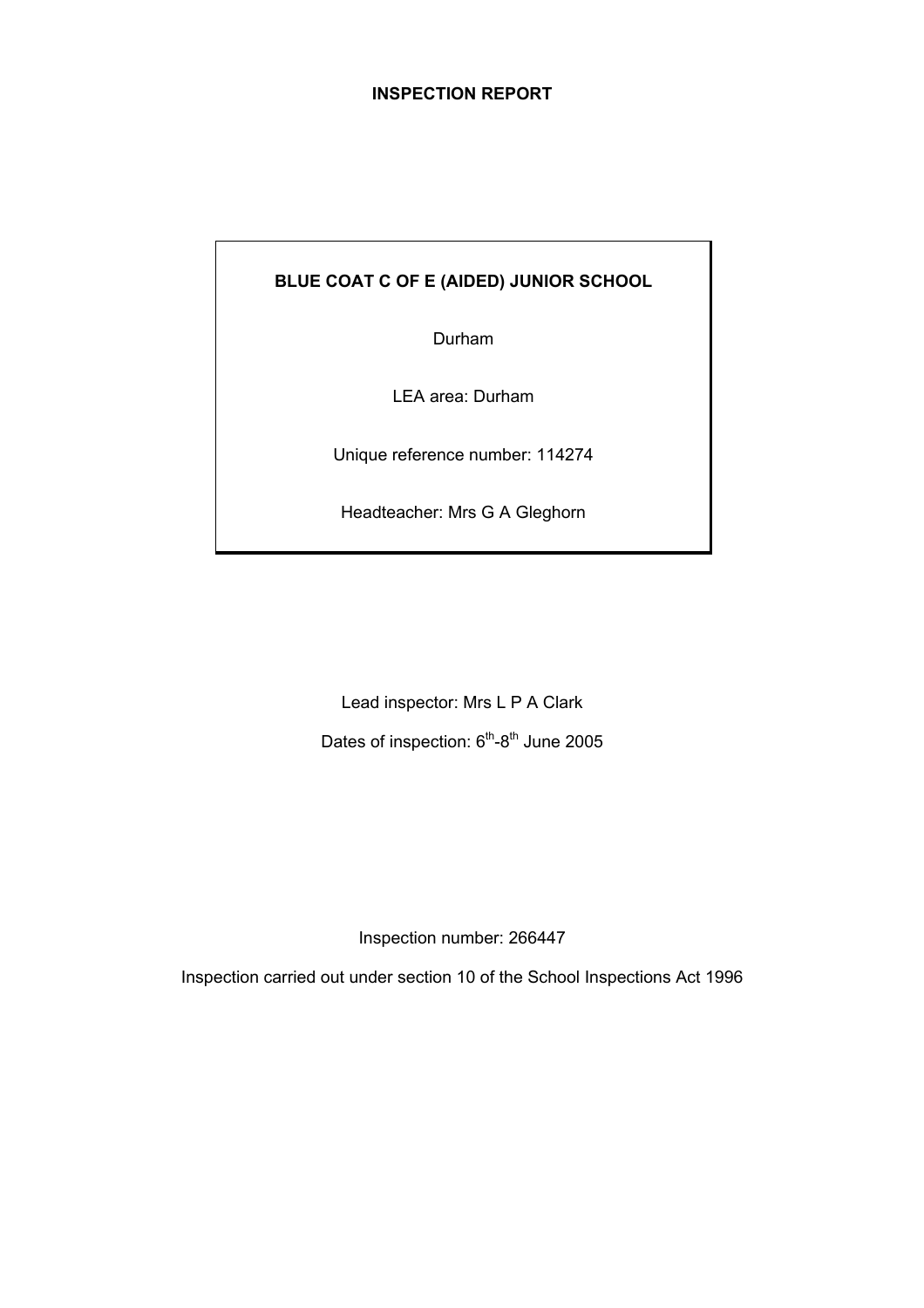#### © Crown copyright 2005

This report may be reproduced in whole or in part for non-commercial educational purposes, provided that all extracts quoted are reproduced verbatim without adaptation and on condition that the source and date thereof are stated.

Further copies of this report are obtainable from the school. Under the School Inspections Act 1996, the school must provide a copy of this report and/or its summary free of charge to certain categories of people. A charge not exceeding the full cost of reproduction may be made for any other copies supplied.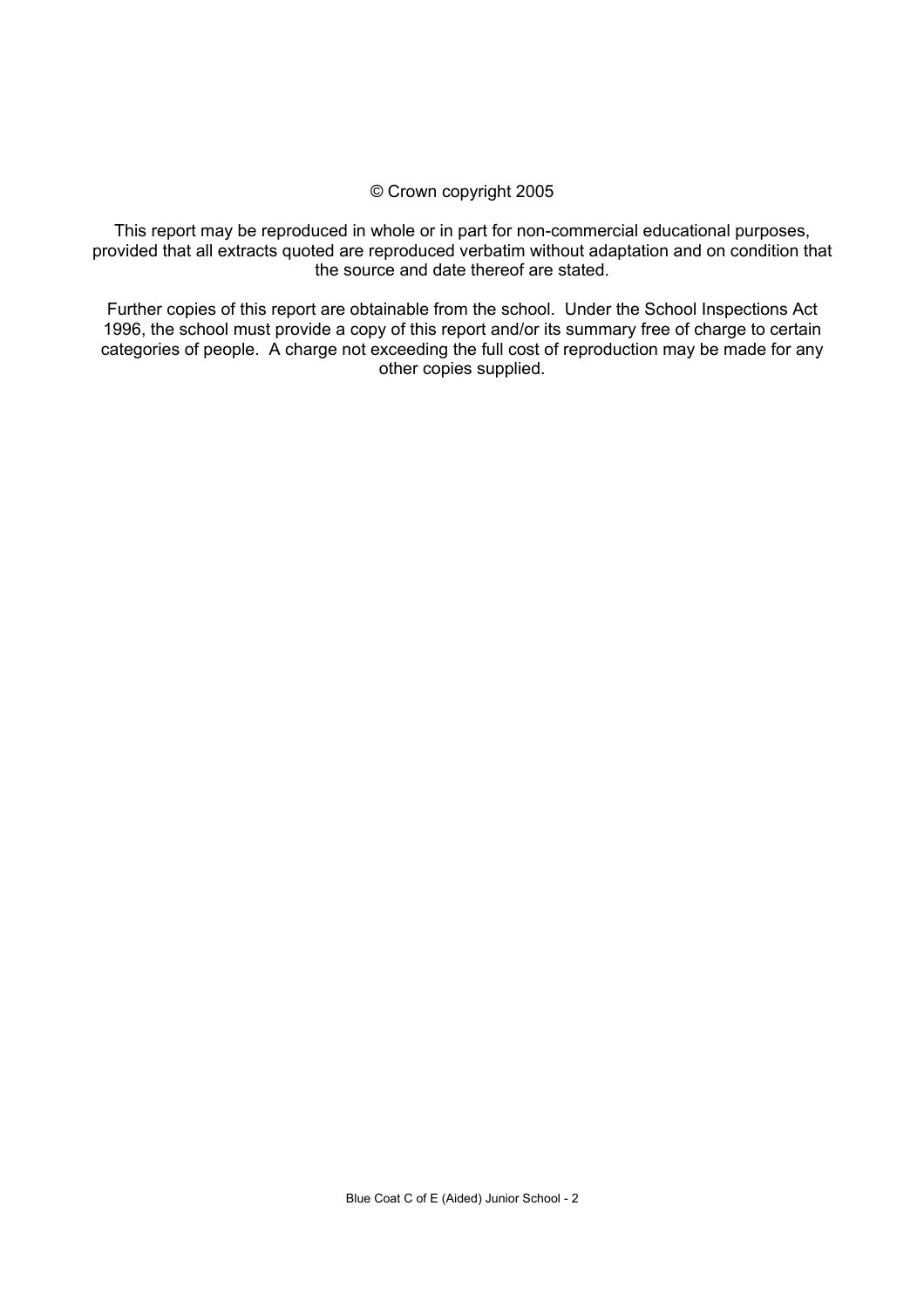# **INFORMATION ABOUT THE SCHOOL**

| Type of school:                                       | Junior                                    |
|-------------------------------------------------------|-------------------------------------------|
| School category:                                      | <b>Voluntary Aided</b>                    |
| Age range of pupils:                                  | 7-11                                      |
| Gender of pupils:                                     | Mixed                                     |
| Number on roll:                                       | 216                                       |
| School address:                                       | Langley Road<br><b>Newton Hall Estate</b> |
| Postcode:                                             | Durham<br>DH1 5LP                         |
| Telephone number:<br>Fax number:                      | 0191 3865975<br>0191 3867813              |
| Appropriate authority:<br>Name of chair of governors: | Governing body<br>Mrs M J Murray          |

Date of previous inspection: 30<sup>th</sup> November 1998

# **CHARACTERISTICS OF THE SCHOOL**

This is an average-sized junior school. Nearly all pupils are of white ethnic backgrounds. A very small number of pupils are learning English as an additional language. The proportion of pupils known to be eligible for free school meals is about 8 per cent, which is below average. The school serves a socially and economically above average area. Pupils' attainment on entry is above average. Thirty-one pupils are on the list of special educational needs, which is below average. No pupil has a statement of special educational needs. Most of the pupils receiving additional help have specific learning difficulties, social, emotional and behavioural difficulties, speech or communication difficulties, hearing, physical or visual impairment. The number of pupils joining or leaving the school other than at the usual times is about average The school gained the Basic Skills Award and School Improvement Award in 2003, the Healthy School Award, an Activemark and Naacemark in 2004 and became an Investor in People in 2005.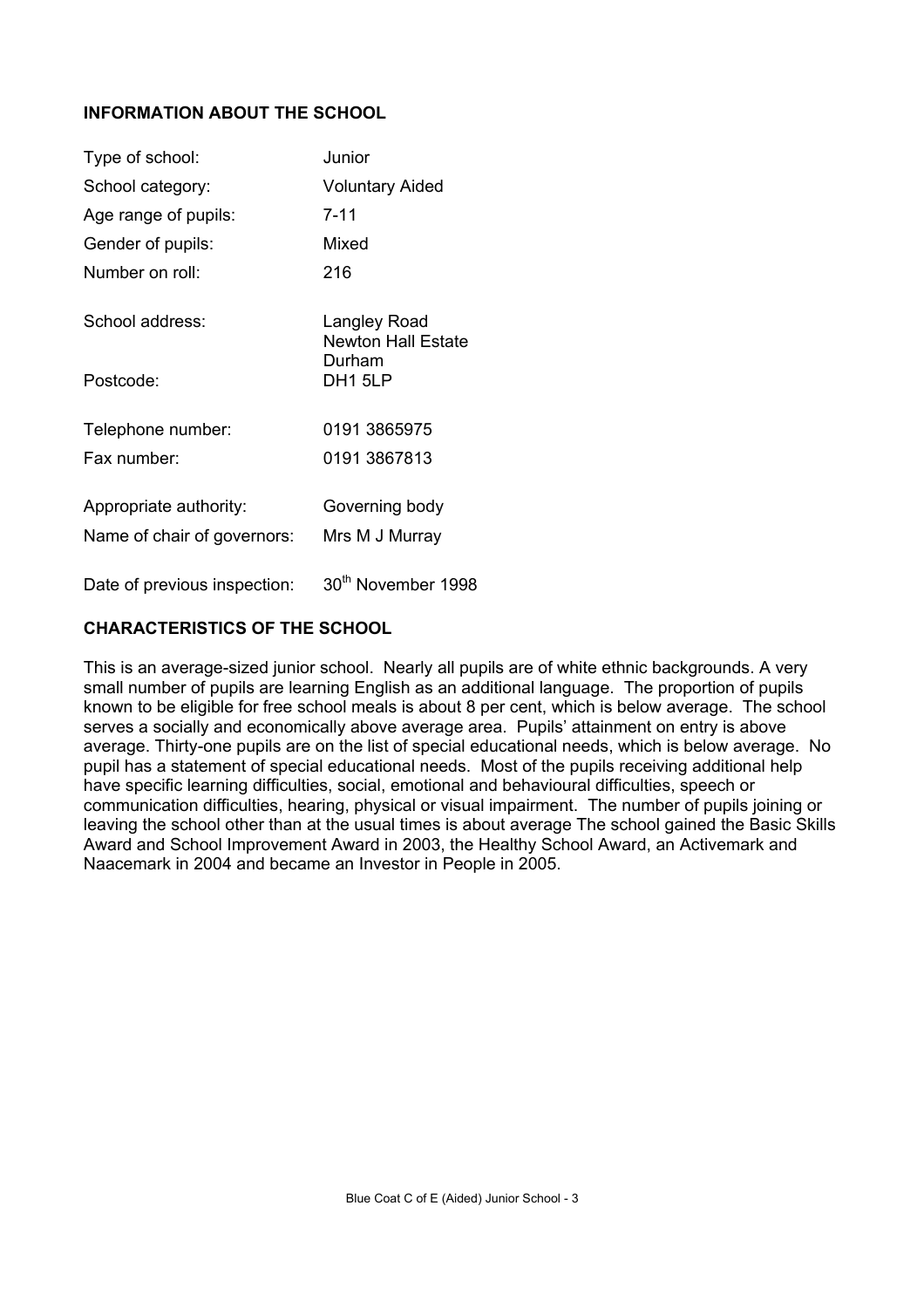# **INFORMATION ABOUT THE INSPECTION TEAM**

| Members of the inspection team |                        |                | <b>Subject responsibilities</b>                                           |
|--------------------------------|------------------------|----------------|---------------------------------------------------------------------------|
| 25431                          | <b>Lesley Clark</b>    | Lead inspector | English<br>Art and design<br>Design and technology<br><b>Music</b>        |
|                                |                        |                | Physical education (PE)                                                   |
| 9327                           | <b>Stuart Vincent</b>  | Lay inspector  |                                                                           |
| 21024                          | <b>Robert Robinson</b> | Team inspector | <b>Mathematics</b><br>Science                                             |
| 18344                          | David Earley           | Team inspector | Information and communication<br>technology (ICT)<br>Geography<br>History |

The inspection contractor was:

 Independent School Inspection Service (ISIS) 3 Harrowby Road West Park Leeds LS16 5HN

Any concerns or complaints about the inspection or the report should be made initially to the inspection contractor. The procedures are set out in the leaflet *'Complaining about Ofsted Inspections'*, which is available from Ofsted Publications Centre (telephone 07002 637833) or Ofsted's website (www.ofsted.gov.uk).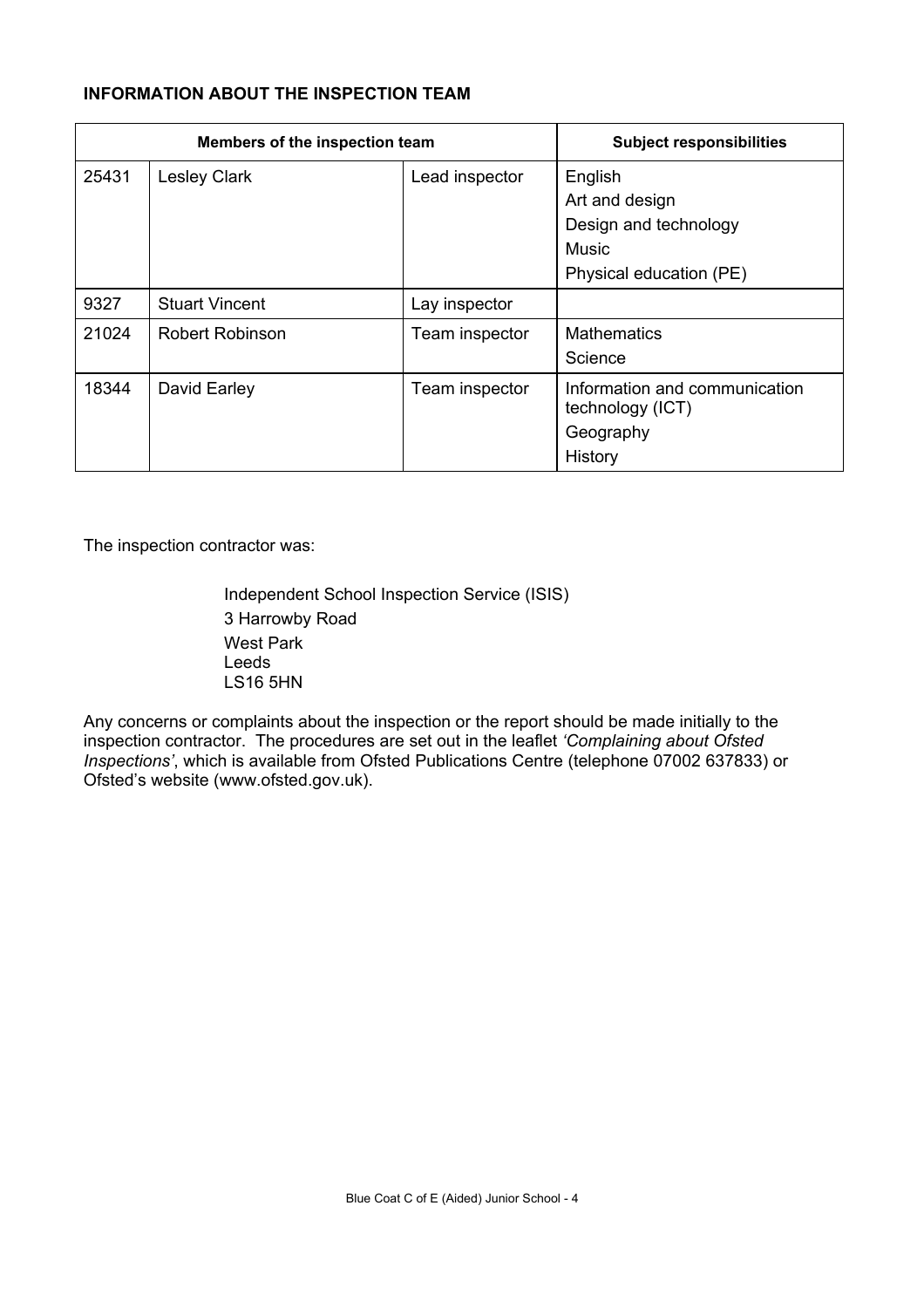## **REPORT CONTENTS**

|                                                                                                                                    | Page |
|------------------------------------------------------------------------------------------------------------------------------------|------|
| <b>PART A: SUMMARY OF THE REPORT</b>                                                                                               | 6    |
| PART B: COMMENTARY ON THE MAIN INSPECTION FINDINGS                                                                                 |      |
| <b>STANDARDS ACHIEVED BY PUPILS</b>                                                                                                | 8    |
| Standards achieved in areas of learning, subjects and courses                                                                      |      |
| Pupils' attitudes, values and other personal qualities (ethos)                                                                     |      |
| <b>QUALITY OF EDUCATION PROVIDED BY THE SCHOOL</b>                                                                                 | 10   |
| Teaching and learning<br>The curriculum<br>Care, guidance and support<br>Partnership with parents, other schools and the community |      |
| <b>LEADERSHIP AND MANAGEMENT</b>                                                                                                   | 15   |
| PART C: THE QUALITY OF EDUCATION IN AREAS OF LEARNING,<br><b>SUBJECTS AND COURSES</b><br><b>SUBJECTS IN KEY STAGE 2</b>            | 17   |
| PART D: SUMMARY OF THE MAIN INSPECTION JUDGEMENTS                                                                                  | 24   |
|                                                                                                                                    |      |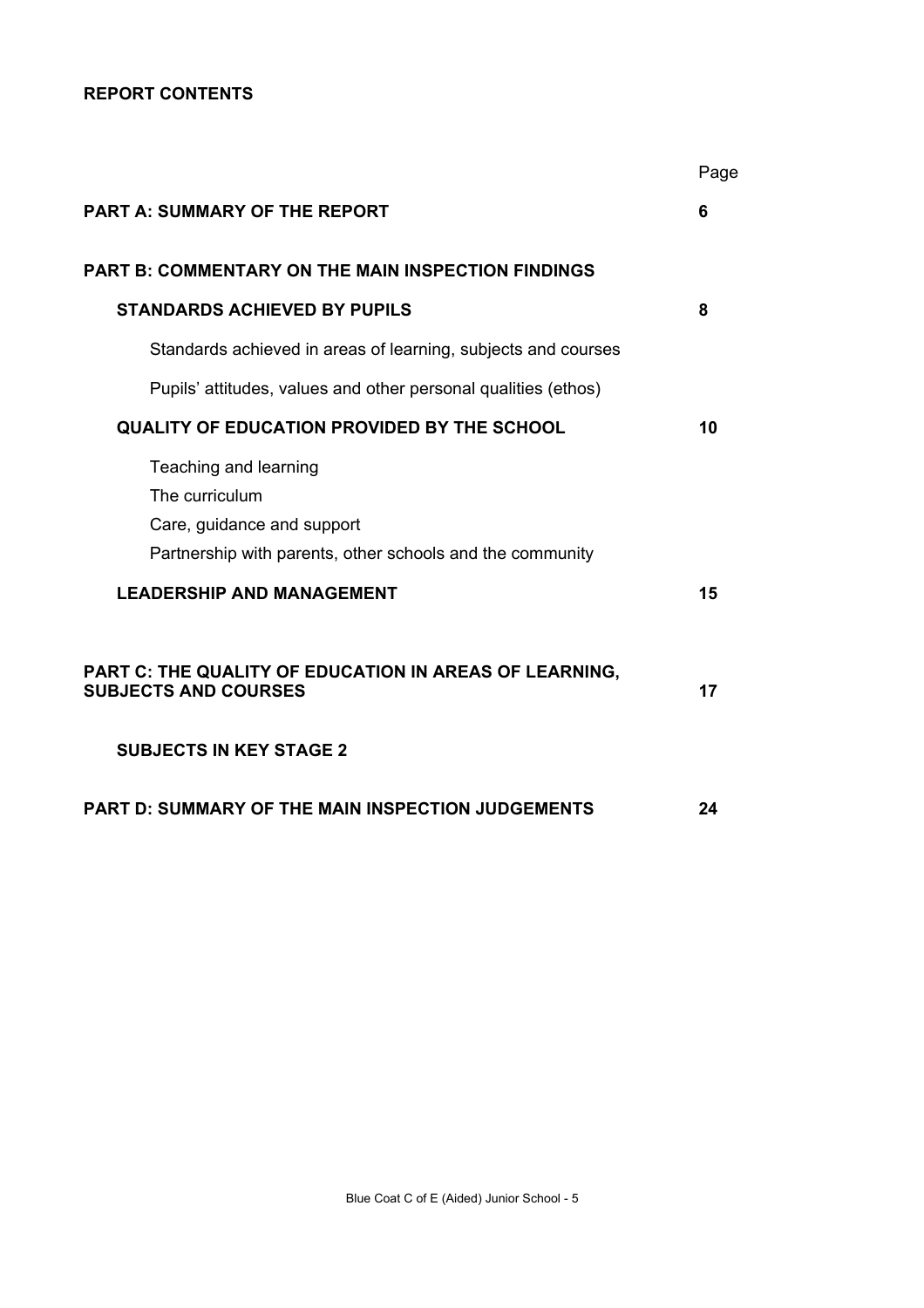# **PART A: SUMMARY OF THE REPORT**

# **OVERALL EVALUATION**

**This is a good and improving school** where pupils are happy and want to be. The climate for learning is excellent and pupils are highly valued. Standards of the present Year 6 are high. Pupils' achievement is good. The quality of teaching is good. The school is led and managed very well. The school provides good value for money.

## **The school's main strengths and weaknesses are:**

- Outstanding leadership by the headteacher
- Well above average standards by the end of Year 6
- Standards higher in writing than in reading
- Very good personal development of pupils with a strong emphasis on healthy living
- Very good relationships between adults and pupils
- Outstanding enrichment of a very good curriculum
- Missed opportunities to share the very good teaching evident in subject leaders' teaching
- Limited opportunities for pupils' independent learning in a minority of lessons
- Mathematics under-used in other subjects

Improvement is very good since the last inspection in November 1998. Pupils' achievement is now good. Standards have improved significantly. The issues identified at the last inspection have been addressed very well. Procedures for checking pupils' progress are now good. The governance of the school is now very good. There are no real barriers to learning; significant aids are pupils' enthusiasm and enjoyment.

| <b>Results in National</b><br>Curriculum tests at the end |      | similar schools |      |      |
|-----------------------------------------------------------|------|-----------------|------|------|
| of Year 6, compared with:                                 | 2002 | 2003            | 2004 | 2004 |
| English                                                   |      | A*              |      |      |
| <b>Mathematics</b>                                        |      |                 |      |      |
| Science                                                   |      |                 |      |      |

## **STANDARDS ACHIEVED**

*Key: A - well above average; B – above average; C – average; D – below average; E – well below average Similar schools are those whose pupils attained similarly at the end of Year 2.* 

**Achievement is good**, including that of pupils with special educational needs and gifted and talented pupils. Boys and girls do equally well. Standards of the present group of pupils in Year 6 are well above average in English, mathematics and science as they have been over the past five years with the exception of last year when pupils did not perform as well as expected. This was mainly due to staffing difficulties at the time. Although the majority met nationally expected levels, fewer than usual exceeded those expected of their age. Standards in reading are above rather than well above average, as they are in writing, speaking and listening, because of the limited time given to developing pupils' reading skills in the Year 6 classes. Standards in ICT are above average, indicating very good achievement by pupils in the current Year 6 whose skills were below average when they joined in Year 3. Standards in PE are high, reflecting the school's passionate interest in a wide range of sports. No judgements on standards could be made in other subjects.

#### **Pupils' personal development, including their spiritual, moral, social and cultural development, is very good.** Their attitudes and behaviour are very good. Attendance is well above average.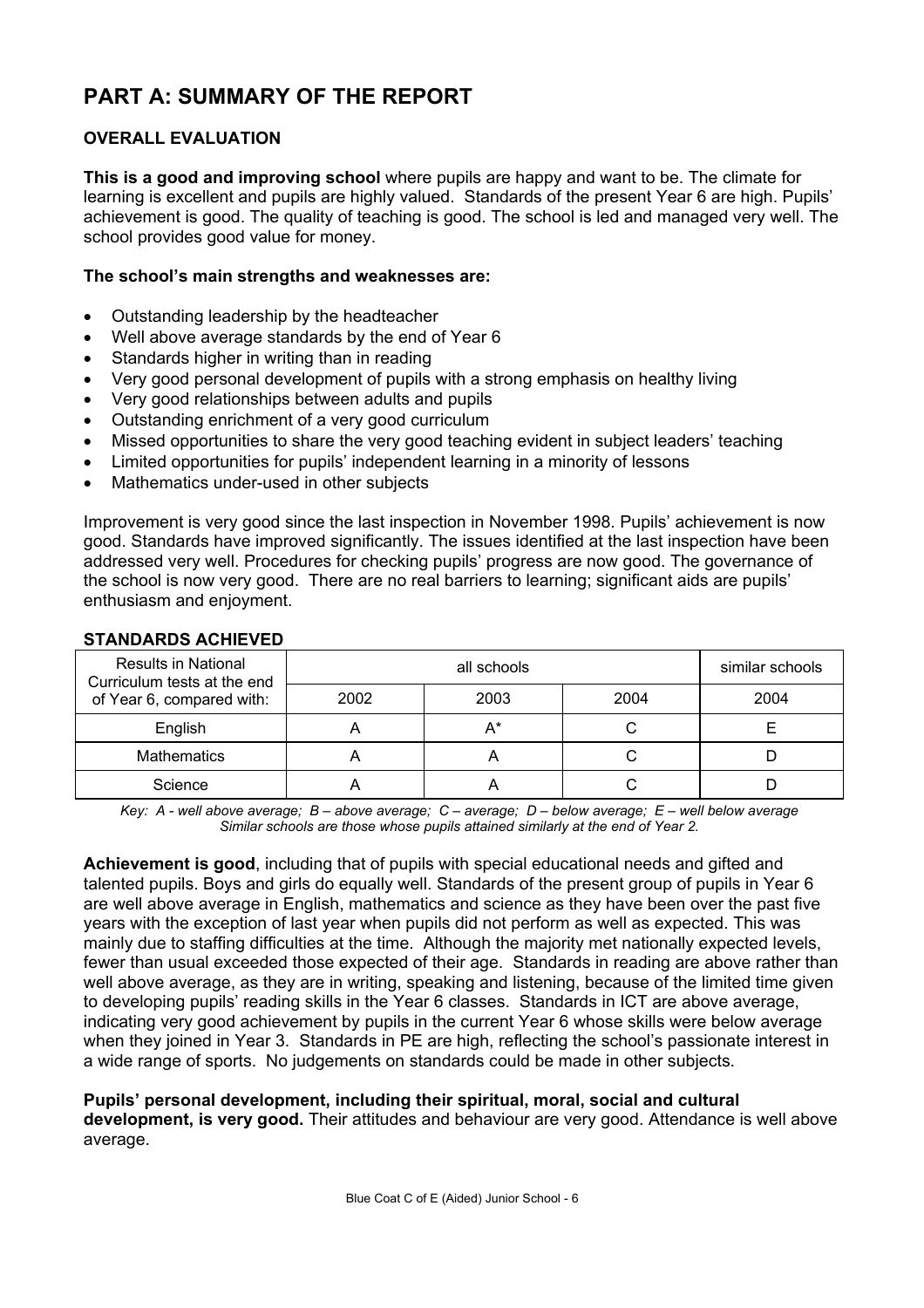## **QUALITY OF EDUCATION**

**The quality of education provided by the school is good** and leads to pupils' good achievement. **The quality of teaching and learning is good** throughout the school. The quality of teaching and pupils' learning is good in English, mathematics and science and very good in ICT and PE. A substantial proportion of teaching has very good features: these include vitality, pace and high standards of organisation. In these lessons, learning is most effective. Pupils have limited opportunities to use their initiative and to make independent choices in their learning in some lessons. No judgements were made on the quality of teaching in other subjects. Literacy and ICT skills are developed and used well across the curriculum; the skills of mathematics are under-used in other subjects. The assessment and recording of pupils' progress are good. The curriculum is very good and enriched exceptionally well. The accommodation and resources are good. Arrangements for ensuring pupils' care, welfare, health and safety are very good. The school provides pupils with very good support, advice and guidance and involves them well in its work and development. The partnership with parents is very good and there are satisfactory links with the community and good links with other local schools.

#### **LEADERSHIP AND MANAGEMENT**

**Leadership and management are very good.** The leadership of the headteacher is excellent and she is assisted very well by subject co-ordinators. Recent leadership initiatives are having a most beneficial impact on pupils' learning and their personal development. Management is very good. The governance of the school is very good. All statutory requirements are met.

## **PARENTS' AND PUPILS' VIEWS OF THE SCHOOL**

Parents are very well satisfied with the education the school provides for their children. Pupils really enjoy what the school has to offer and there is often the sound of laughter. Neither parents nor pupils have any significant concerns.

#### **IMPROVEMENTS NEEDED**

The most important things the school should do to improve are to:

- Enhance the quality of teaching and learning to reflect the best practice at the school
- Use mathematics more extensively in other subjects
- Improve the provision for reading for older pupils
- Give pupils consistent opportunities to use their initiative and to make independent choices in their learning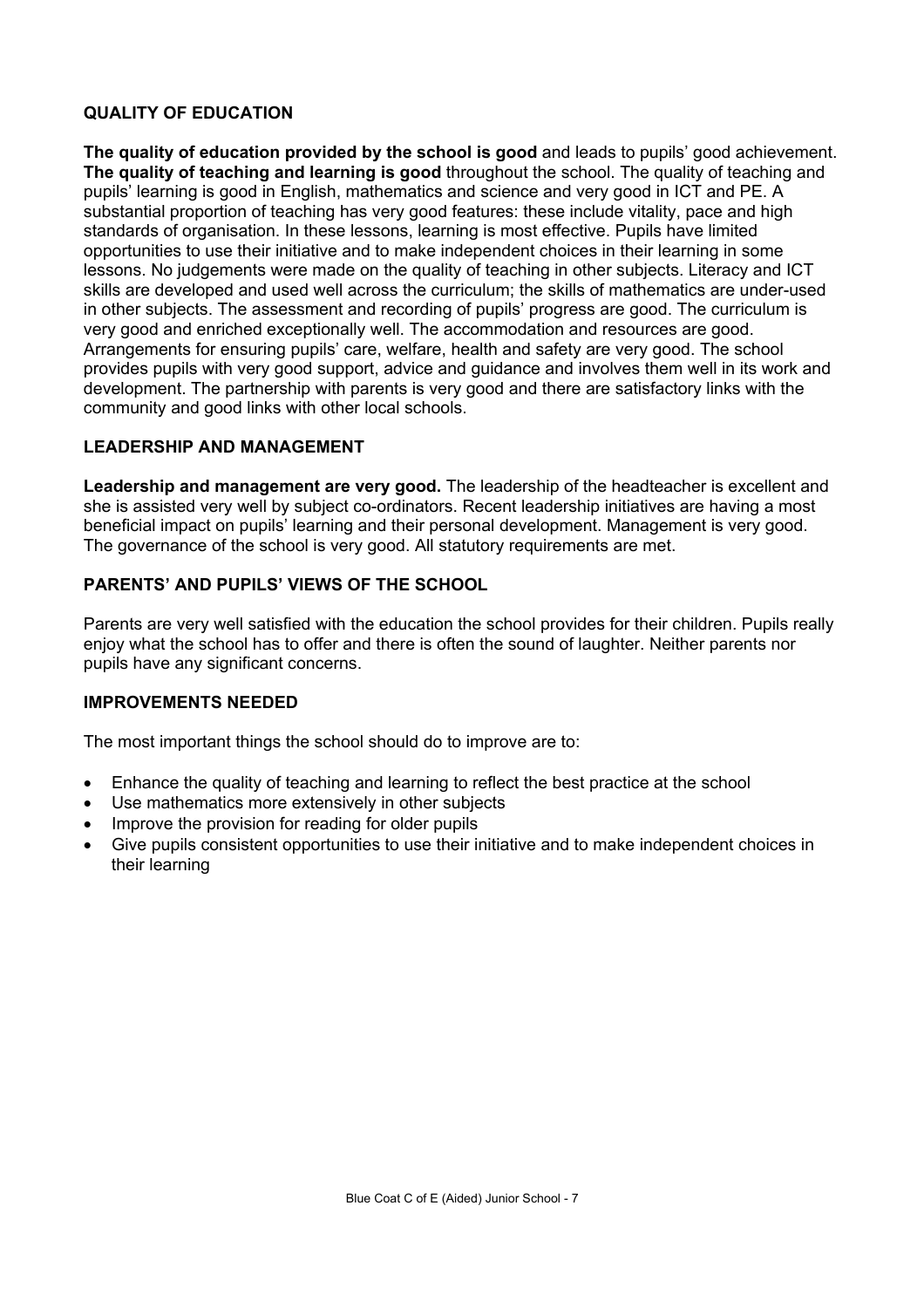# **PART B: COMMENTARY ON THE INSPECTION FINDINGS**

# **STANDARDS ACHIEVED BY PUPILS**

#### **Standards achieved in areas of learning, subjects and courses**

Standards are well above average in the current Year 6. Pupils' achievement, including of those pupils with special educational needs and gifted and talented pupils, is good.

#### **Main strengths and weaknesses**

- Standards, by the end of Year 6, are well above average in English, mathematics, science and PE and above average in ICT
- Standards have improved significantly since the last inspection
- The demanding targets set to be achieved by the end of Year 6 are likely to be met in English and mathematics
- Pupils with special educational needs make good progress
- The most able pupils achieve well

## **Commentary**

1. Standards, of the present group of pupils in Year 6, are on course to be well above the national average in English, mathematics, science and PE and above average in ICT. As can be seen in the following table, in the 2004 national tests at the end of the Year 6, overall, average points scores were significantly lower than the previous years though in line with the national average; however, the overall average performance of pupils in the national test during the three-year period 2002 to 2004 was well above average in English, mathematics and science. The reason for the relatively weaker performance of pupils in 2004 has been analysed rigorously by the headteacher and the governors. They concluded that this group of pupils did not perform as well in the national tests as expected. In addition, staffing disruption and the school not being able to provide 'booster' classes because of financial and accommodation problems affected adversely pupils' performance. This year, it has been possible to run 'booster' groups and stability of staffing has been achieved.

| Standards in: | School results | National results |
|---------------|----------------|------------------|
| English       | 26.7 (30.4)    | 26.9 (26.8)      |
| mathematics   | 27.8 (28.6)    | 27.0 (26.8)      |
| science       | 29.1 (30.8)    | 28.6 (28.6)      |

| Standards in national tests at the end of Year 6 - average point scores in 2004 |  |
|---------------------------------------------------------------------------------|--|
|---------------------------------------------------------------------------------|--|

*There were 64 pupils in the year group. Figures in brackets are for the previous year*

- 2. Improvement since the last inspection in standards is very good. At that time too few pupils were achieving the higher than expected standards by the end of Year 6. This is no longer the case, as about half of the pupils reach the higher than expected standard in English, mathematics and science. The school sets very demanding targets for its pupils to be reached by the end of Year 6. In the 2004 national tests it fell short of its targets, particularly in English at the higher level. The targets for pupils to reach in 2005 are higher than the previous year and are likely to be met, including at the higher level. The trend in the school's results was a little above average until it dipped last year.
- 3. Pupils enter Year 3 with overall above average levels of attainment and make good progress. Pupils' achievement in Years 3 to 6 is good because pupils have very good attitudes to work and there is a high proportion of good or better teaching. In ICT standards are below average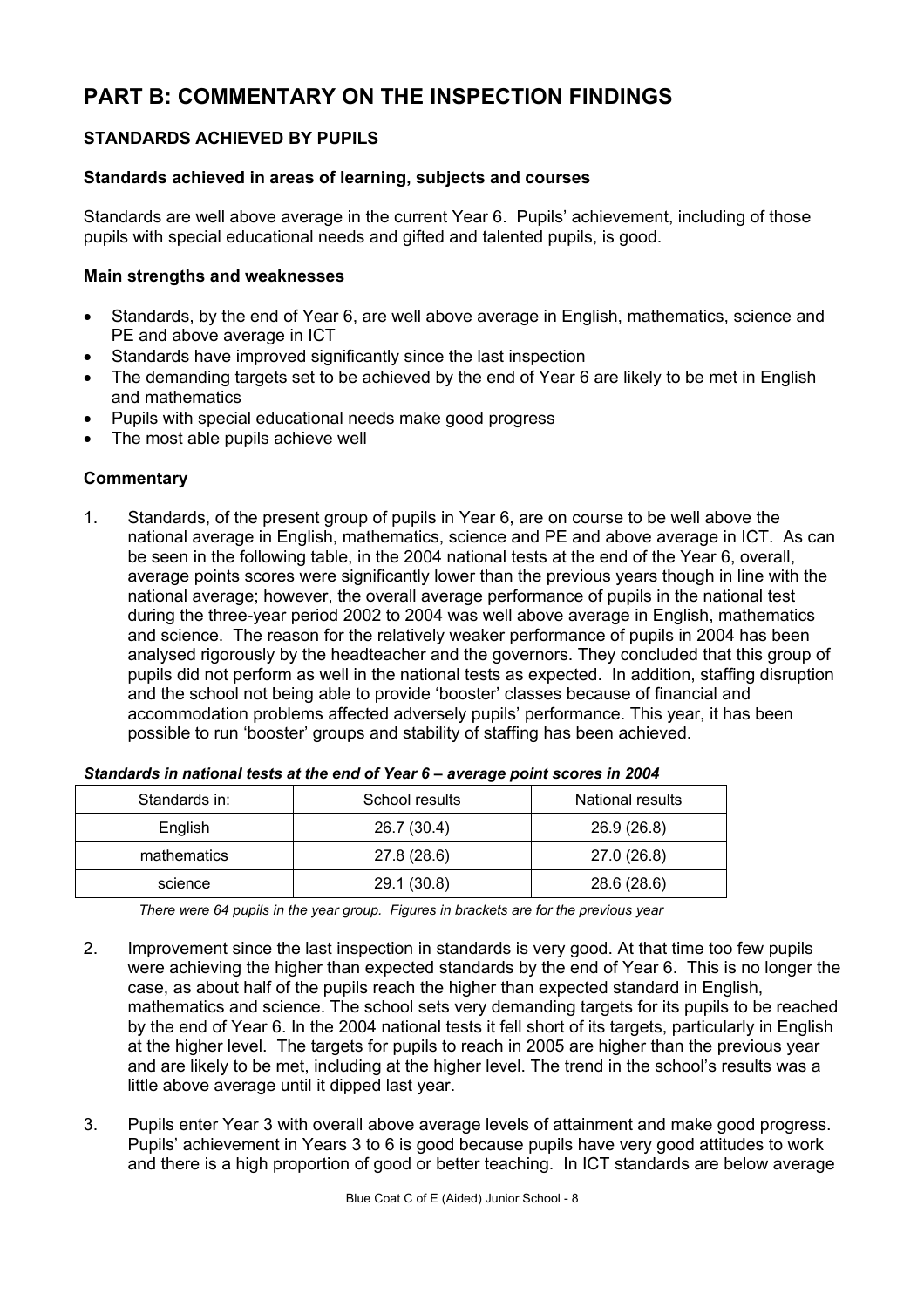on entry and pupils make very good gains in their learning to reach above average standards by the end of Year 6. In PE, because of the excellent provision for the subject, pupils achieve highly and reach well above average standards by the end of Year 6.

4. Pupils with special educational needs make good progress towards the targets on their individual education plans because of the excellent ethos for learning and the good quality of support they receive. Pupils who are identified as gifted or talented also achieve well and reach very high standards. Teachers are aware of the needs of both groups so that, in lessons and small group work, pupils are helped and encouraged. The achievement of boys and girls is similar.

## **Pupils' attitudes, values and other personal qualities (ethos)**

Pupils' attitudes and behaviour are very good. Their personal development, including spiritual, moral, social and cultural development, is very good. Attendance is well above average.

#### **Main strengths and weaknesses**

- Pupils' attendance is very good, responding well to the very high quality of education provided
- Relationships between adults and pupils are very relaxed and friendly and this forms the foundation of their work together
- Pupils' personal and social skills are very well developed
- The school provides very well for pupils' spiritual, moral, social and cultural development

## **Commentary**

5. Attendance is well above the national average. Parents are keen to ensure their children arrive punctually and attend school every day. But equally important, the school provides a very interesting and exciting curriculum, good lessons, excellent clubs and sporting activities which give pupils good reasons to want to come to school. It treats pupils responsibly, helps them succeed and listens to what they have to say. Attendance is very good because children want to be in school.

#### **Attendance**

#### *Attendance in the latest complete reporting year (%)*

| Authorised absence |     |             | Unauthorised absence |     |
|--------------------|-----|-------------|----------------------|-----|
| School data        |     | School data |                      | 0.0 |
| National data      | 5.4 |             | National data        | 0.5 |

*The table gives the percentage of half days (sessions) missed through absence for the latest complete reporting year.*

6. Pupils have the confidence to share their ideas and thoughts and are quite comfortable to ask questions when they don't understand. They work well in pairs, as well as independently on a specific task. They particularly enjoy practical work, for example, in design technology or science. In a Year 6 art lesson, the pupils became completely engrossed as they used the computers to research Venetian masks, to help them complete their own. Pupils are selfmotivated, they concentrate well and get on with the task in hand and are willing to show their work at the front of the class. They thoroughly enjoy learning, trust their teachers and are proud of their school. Behaviour in the playground is also very good. Pupils eat their lunches sociably and play together in a friendly way. They say they feel completely safe and there is very little about their school they would wish to change. There have been no exclusions in recent times.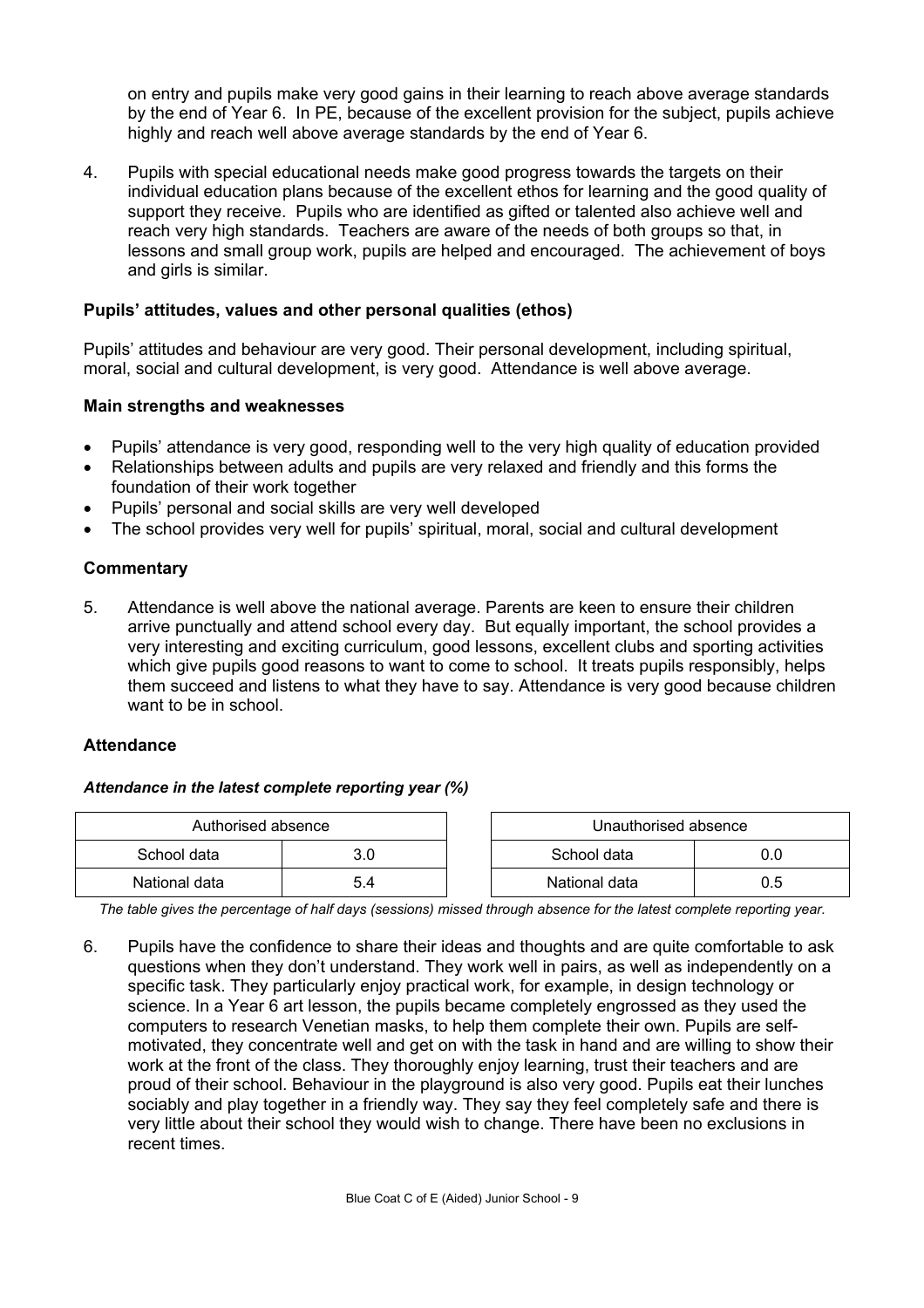- 7. The school provides very well for pupils' spiritual, moral, social and cultural development. Spirituality is very well promoted. Pupils know that assemblies are special times and behave accordingly. They focus on the lighted candle; they listen and think about the message of the story, reflecting on its meaning. They sing well and have told teachers what they like about assemblies and the kind of music they enjoy. In religious education lessons they think about the big questions – The Creation – how did it all begin? They write about their thoughts, for example, 'If I could ask Jesus a question, what would it be?' They think about themselves as others see them and write autobiographical pieces that show their self-awareness. Pupils think about the lives and feelings of others, for example, how the lack of an education for third world children affects their lives.
- 8. Moral understanding is also very well promoted. The school rules are very clear and are based upon respect for others' views and feelings. Pupils know and understand what is expected of them, responding accordingly, but nevertheless still enjoying the rewards for achievement, effort and good behaviour. They also think about moral issues arising in their lessons relating for example to Biblical stories, the treatment of child workers in the novels of Dickens, and the Second World War. In discussions with them, it is very clear that pupils know and understand what is right and what is wrong. Provision for pupils' social development is also very strong. Pupils are required to work together, share their ideas, play, behave and treat others as they would wish to be treated themselves. They are taught about healthy lifestyles, encouraged to make sensible choices when choosing meals and snacks, play sports and take exercise as often as possible; they understand the need to avoid dangers and stay safe on the roads. At appropriate times they are taught to understand the changes to their bodies which take place as they grow older. At all times they are expected to take some responsibility for their own learning by sharing their targets and working to achieve them. In Year 6 all pupils are expected to take up duties around the school, including manning the school's telephones at lunchtime.
- 9. The school gives pupils a very good understanding of their own local culture and the variety and richness of others. It is very evident that they understand the history of their own school and know about the Durham of three hundred years ago and can trace that through to today. In their religious studies they learn about the beliefs of Islam, Judaism, Hinduism, as well as Christianity and they understand that all of these faiths can be found in Britain today, sometimes close at hand. Particular efforts have been made to establish contacts with schools in New Zealand and China and this has led to projects and celebrations. Musicians from South Africa have visited the school; pupils learn French, write poetry and express themselves through dance. This is a particularly rich aspect of the curriculum.
- 10. This very good provision means that pupils are very well developed socially. By the time they leave the school at the end of Year 6 they are articulate, mature and sensible and are very well able to move on to the next stage of their education.

#### **QUALITY OF EDUCATION PROVIDED BY THE SCHOOL**

The quality of education provided by the school is good. The quality of teaching and learning is good. Assessment is good. The curriculum is very good with outstanding enrichment. Standards of care, welfare, health and safety are very good. Pupils' views are sought and acted upon well. Partnerships with parents are very good; links with the community are satisfactory and those with other schools are good.

#### **Teaching and learning**

The quality of teaching and learning is good as is assessment of pupils' work.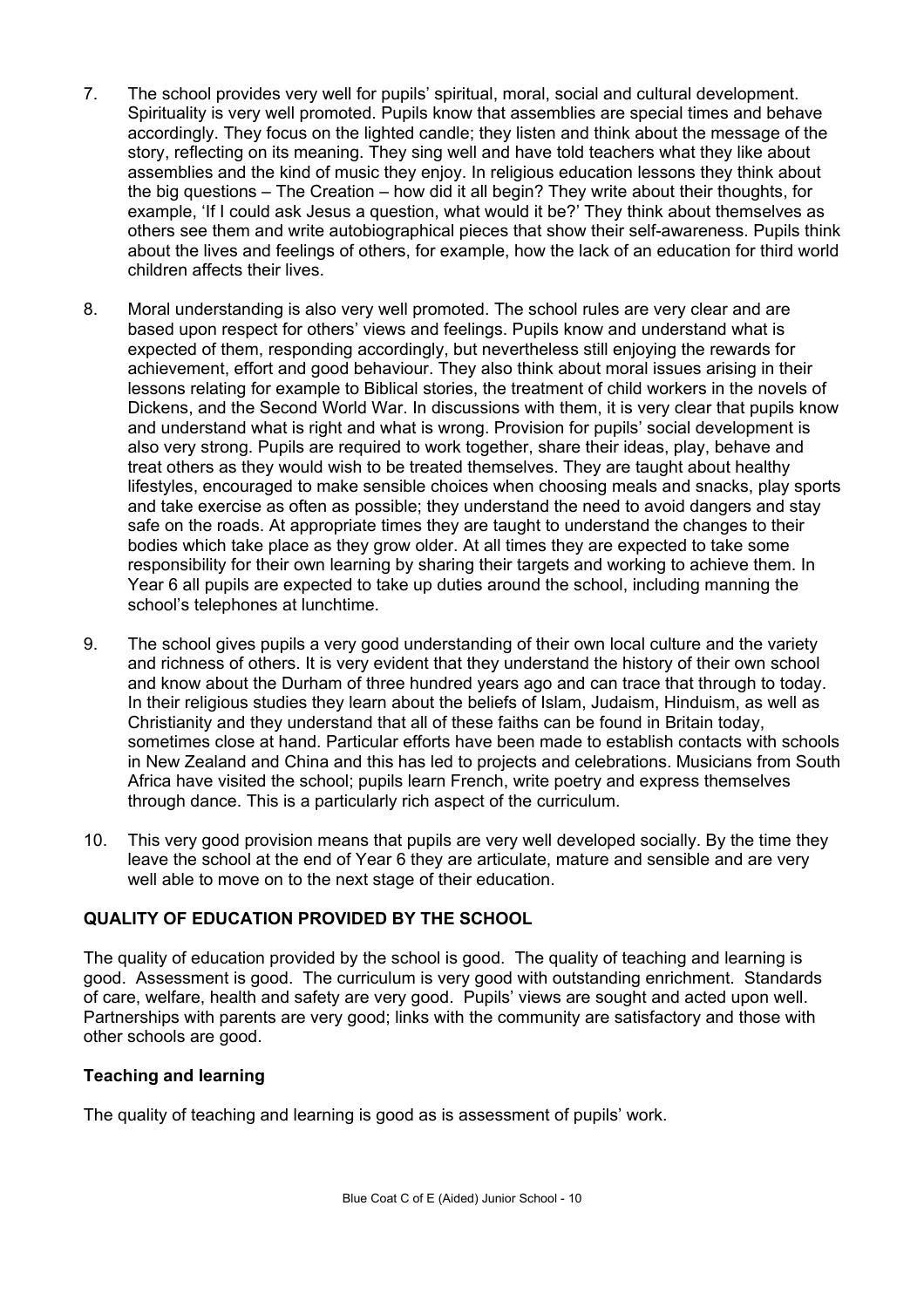## **Main strengths and weaknesses**

- Teaching and learning are good throughout the school
- The teaching of literacy and ICT skills in other subjects is good; those in mathematics are underused
- Pupils with special educational needs are taught well
- The teaching of subject leaders is of a high standard
- In a small number of lessons pupils have too few opportunities to work on their own

## **Commentary**

11. The quality of teaching has improved since the last inspection and there is now no unsatisfactory teaching. Pupils learn more effectively and standards are higher as a result. The following table shows clearly the strengths in the teaching with approximately half being very good or better. The excellent teaching was in Year 3 and in Year 6 in a French lesson taught by a visiting specialist from a local secondary school. Good teaching was seen in every year group. The teaching in Year 5 was consistently very good and some very good lessons were seen in Years 3 and 6. The school's self-evaluation of teaching and learning matches inspection findings exactly.

#### *Summary of teaching observed during the inspection in 17 lessons*

| Excellent | Very good | Good | Satisfactory | Unsatisfactory | Poor | Verv Poor |
|-----------|-----------|------|--------------|----------------|------|-----------|
|           |           |      |              |                |      |           |

*The table gives the number of lessons observed in each of the seven categories used to make judgements about lessons.* 

- 12. Teaching and learning are good in English, mathematics and science. Strengths include: thorough preparation, good use of interactive whiteboards and high standards of organisation. Pupils are given many opportunities to work with a partner or in a group and assessments of each other's work are used very effectively to raise standards in writing. Teaching and learning in ICT and PE are very good, with a strong emphasis on developing skills. Literacy and ICT skills are taught well through other subjects but mathematical skills are under-used. The school recognises that this is an area for development and has suitable plans in place to include mathematics more widely.
- 13. Pupils with special educational needs achieve well and make good progress. Staff know pupils well and make good use of the clear, manageable targets set out in individual education plans. There is close liaison between class teachers, teaching assistants and outside agencies so that continuity of education is ensured. The special educational needs teacher has a very good understanding of individual needs, assesses pupils thoroughly and provides good support in helping pupils to achieve their individual targets when supporting pupils in class or when they are withdrawn for special help. Teaching assistants are well used to support pupils in class and, for example, in the provision of support for pupils with movement difficulties so that co-ordination and confidence are improved.
- 14. It is a hallmark of the teaching that subject leaders invariably teach their own subjects very well. Across the range of subjects, the very good teaching is characterised by an energetic pace and full involvement of pupils who are encouraged to bounce ideas off a partner and then present their views and so play a full part in discussions. Where teaching and learning are excellent, the fast pace is matched by short bursts of intensive coaching engendering a corresponding liveliness and increasing accuracy in pupils' responses, when learning different French terms for types of weather, for example. Unsatisfactory elements in otherwise good or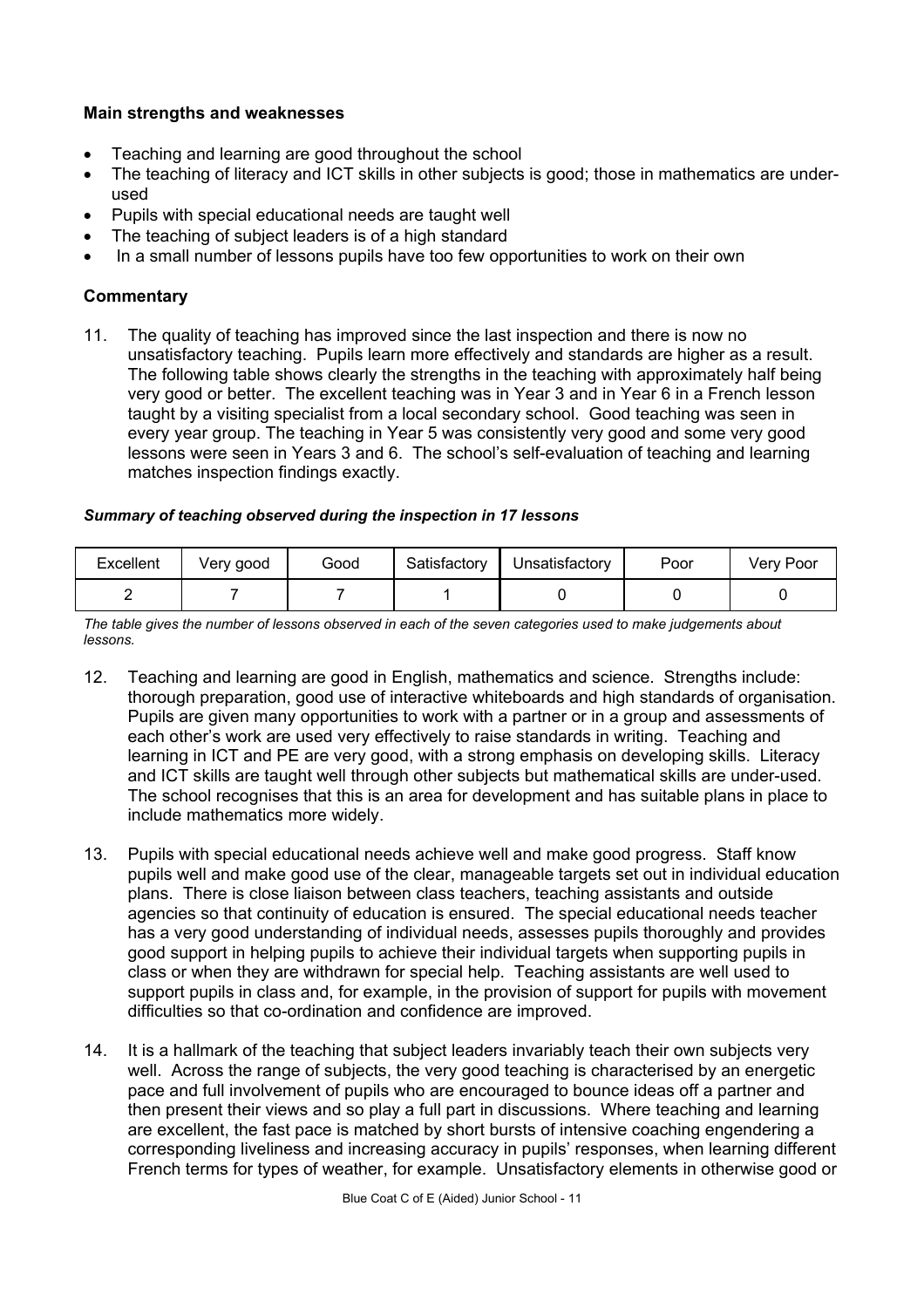satisfactory lessons include a rather over-directive approach and limited opportunities for pupils to work independently or to make independent choices. Assessment is good and particularly strong in English where pupils are given very good opportunities to assess each other's work.

## **The curriculum**

The curriculum is very good. It is very broad and very rich. Accommodation and resources are good.

#### **Main strengths and weaknesses**

- The rich and varied provision for extra-curricular activities, including sports, is outstanding
- The school ensures that all pupils have equal access to the curriculum and opportunity to succeed
- Accommodation and resources meet the needs of pupils well
- Preparation for the next stages in education is very good

- 15. A very large proportion of pupils participate in the very wide range of extra-curricular activities designed to enrich the curriculum. These include hockey, football, performing arts, pottery, dance, handbells, choir, recorder, Spanish and fencing. The curriculum is very well balanced between opportunities for pupils to extend their sporting and practical skills and the more academic work, including French in Year 6, which enables them to receive a very well rounded education. The school also ensures that learning is enjoyable and exciting so that pupils are well motivated. For example they experience, 'hip hop' dancing, engage in circus skills and take part in gospel singing and African drumming and visit many different places such as Bede's World, the Stadium of Light, the local police headquarters and the Oriental Museum. Pupils in Year 6 make a residential visit to Scotland, where they learn about teamwork, living together and participate in outdoor activities. The curriculum is further supported by visitors to school who help to deepen understanding. Local clergy come regularly into school to take worship and the school welcomes visitors such as, engineers, theatre groups, musicians, a Russian teacher and foreign students. A further source of curriculum enrichment lies in the international links being forged by the school. Staff educational visits to such places as Russia, New Zealand and China have led to an increasing international dimension to the curriculum. For example, pupils communicate by Internet and website with pupils in China, New Zealand and Hong Kong. They also communicate with former pupils in Australia and the United States. This helps to extend their geographical and ICT skills and their understanding of international issues such as pollution, a problem which they share with the pupils in the other countries.
- 16. All pupils, whatever their abilities, have equal opportunities to thrive and to do well. Gifted and talented pupils achieve well because their needs are identified and the school ensures that they are challenged and have opportunities to extend their skills. For example, they are invited to participate in Latin and science clubs at local secondary schools. The school is very careful to ensure that pupils with special educational needs have equal access to the curriculum and opportunity to succeed. Individual education plans are clearly written and have manageable targets for improvement. The co-ordinator for special educational needs and class teachers ensure that pupils, parents, teaching assistants and outside agencies work well together to meet pupils' needs effectively. Pupils with special educational needs take a full part in the life of the school. For example, they are elected to the school council and take part in sporting and musical activities enthusiastically. The school is particularly careful to ensure that there is very close liaison with secondary schools when pupils with special educational are transferred.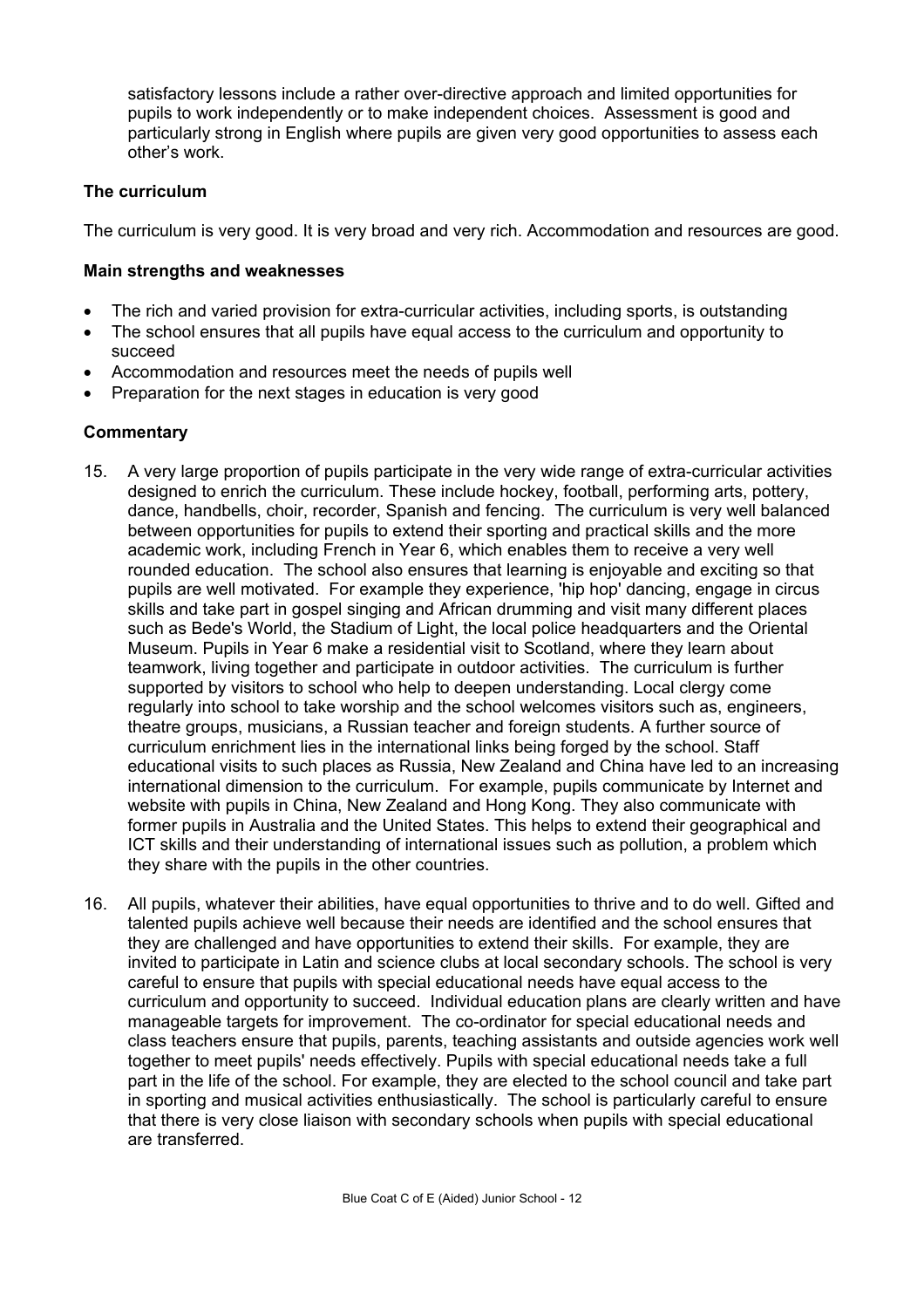- 17. The skills of teachers are well matched to the needs of the school. Teachers are well supported by teaching assistants, particularly in work with pupils with special educational needs. Resources are good and are readily accessible to pupils and teachers. The accommodation is generally very spacious and enhanced by attractive displays of pupils' work and by the care and attention given to ensuring that the school is well maintained, very bright, clean and welcoming.
- 18. The school maintains very close links with the local secondary school so that the transition to the next stage of education is usually a very smooth one. Staff meet regularly in order to exchange information and pupils have many opportunities for visiting their new schools before transfer. Former pupils visit to make PowerPoint presentations about life at the secondary school. The school ensures that the records of all pupils are passed on, particularly those for pupils with special educational needs. Through the school coordinator scheme the school receives expert support in PE and pupils engage on projects in English, science and mathematics which are continued at the secondary school in order to help continuity of learning. The curriculum is very carefully planned so that pupils build securely on previous work. Following a review of its provision the school is engaged in developing its planning so that where appropriate, the links between subjects are further extended, helping pupils to see a purpose and relevance in their learning and extend their skills.

#### **Care, guidance and support**

The school takes very good care of its pupils. The school ensures the care, welfare, health and safety of its pupils well. The school seeks, values and acts on pupils' views well.

#### **Main strengths and weaknesses**

- Procedures for health, safety, care and welfare are very well organised
- The school supports and helps pupils to achieve well
- The school involves pupils well in their learning and decisions about school life in general

- 19. Procedures for health, safety and welfare are very well planned and managed by the headteacher. There are regular site inspections with governors and the site supervisor and results are reported to the governing body. Risk assessments are well organised and cover activities in school as well as outside educational visits. The very good management of health and safety ensures that both pupils and staff work in a safe and secure environment. Procedures for child protection are also very well organised. Pupils are taught the importance of healthy lifestyles, encouraged to eat healthily and participate fully in high levels of exercise and sport. During the summer of 2004 the school achieved the Healthy Schools Award, indicating success in this area of the curriculum.
- 20. Pupils are supported well throughout their time in school and this has improved since the last inspection. When children join the school initially, they and their parents have a number of visits to prepare them for the move up to the junior school. Teachers from Year 3 visit the infant school to get to know the children and understand their special needs, their levels of attainment and their friendship groups. There is a 'moving up' day when the children can see their new classrooms and try out new lessons. As well as these formal procedures, all pupils have many previous opportunities to get to know the school, as they visit for social events and recently to use the ICT suite for their lessons. Thereafter, the school has good procedures to check how well pupils are progressing and this can indicate where additional support is needed. Pupils with particular gifts or talents are given appropriate work to ensure they remain interested and challenged. Where necessary, all pupils can receive additional support in literacy and numeracy as they move towards their final year in school. The school supports pupils well if they have attendance or behaviour problems, or particular medical conditions.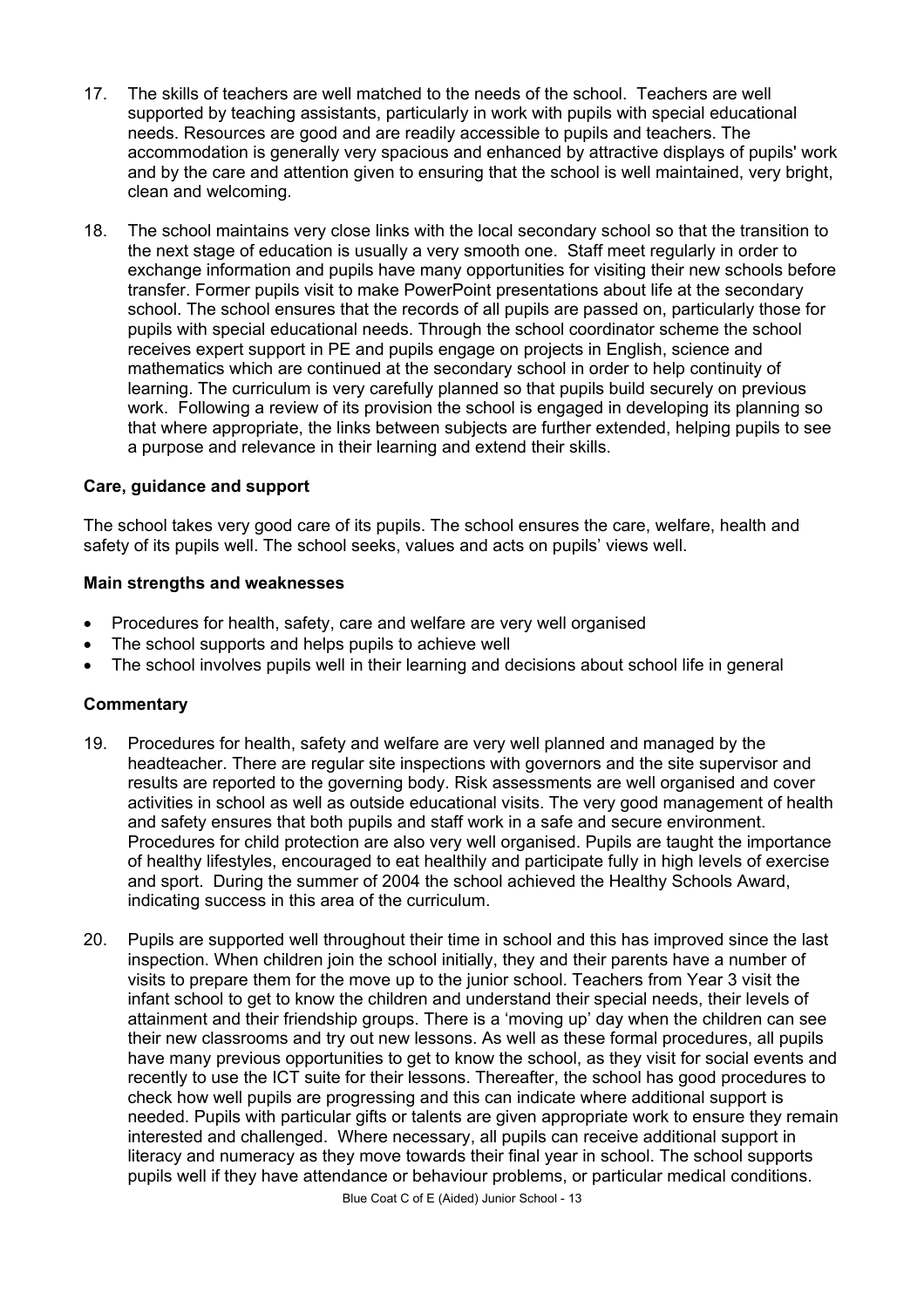Relationships and trust between pupils and staff are very good so that pupils are usually confident to approach staff with any problems they might have. Pupils with special educational needs are appropriately involved in setting targets as part of their individual education plan reviews. Pupils have a very high regard for their teachers and many have said their teachers are kind and helpful. The school does its best to ensure all pupils achieve as well as they can.

21. Pupils are well involved in decisions about the school and their own learning. The school council was formed at the start of this academic year and is making good progress in its organisation and influence. Councillors were chosen to represent each class and they take their duties seriously. They have organised fund-raising, they have looked at worship themes and music for assemblies and have looked at the playtime football arrangements. Their influence is growing as they grow in confidence. When pupils reach Year 6 they are expected to take on jobs as monitors around the school. As individuals, all pupils are expected to take some responsibility for their own learning by agreeing targets with their teachers, sharing them with their parents and working towards achieving them.

#### **Partnership with parents, other schools and the community**

The school has very effective links with parents who are pleased with what the school does for their children. There are good links with other schools and satisfactory links with the local community.

#### **Main strengths and weaknesses**

- Parents are kept very well informed about their child's progress and the school in general
- The school actively seeks parents' views about the school
- Parents make a good contribution to their children's successes and the work of the school
- The work done with other schools enhances the curriculum and helps prepare pupils for moving on

- 22. The partnership between home and school begins with the good induction arrangements for new children and their parents. Thereafter parents are kept very well informed by letters about specific matters and a monthly newsletter, 'The Blue', which reports more widely about news, achievements, social events and diary dates. At the beginning of each half-term parents receive a plan of the forthcoming curriculum topics and themes. This is further supported by a website to summarise revision topics. Twice-yearly, parents have a formal meeting with class teachers to discuss progress and targets and at the end of the year they receive a very detailed written report. This describes progress in each subject, with indications of the National Curriculum levels achieved in the subjects of English, mathematics and science. Parents of pupils in Year 6 receive a very comprehensive report of their child's performance in the 'mock' statutory tests. This shows their results, the school's expectations for the real tests and guidance on how parents and children can work together to achieve them. Throughout the year parents can see the reading and homework diaries and are asked to comment in both of these. The governors' report to parents is particularly informative and the fact that over one hundred parents regularly attend the annual meeting with the governing body, is a tribute to the strength of support from parents.
- 23. The school asks parents' views in an annual questionnaire and these are diligently returned. The results of these are published annually. Where it is apparent that there may be an issue, further questionnaires are used. For example, last year a further survey of parents' views of homework was carried out. As a result, the policy was revised and arrangements standardised so that parents had a clearer understanding of what was expected. The school has established high levels of trust and parents feel that the school is very approachable and receptive to their views.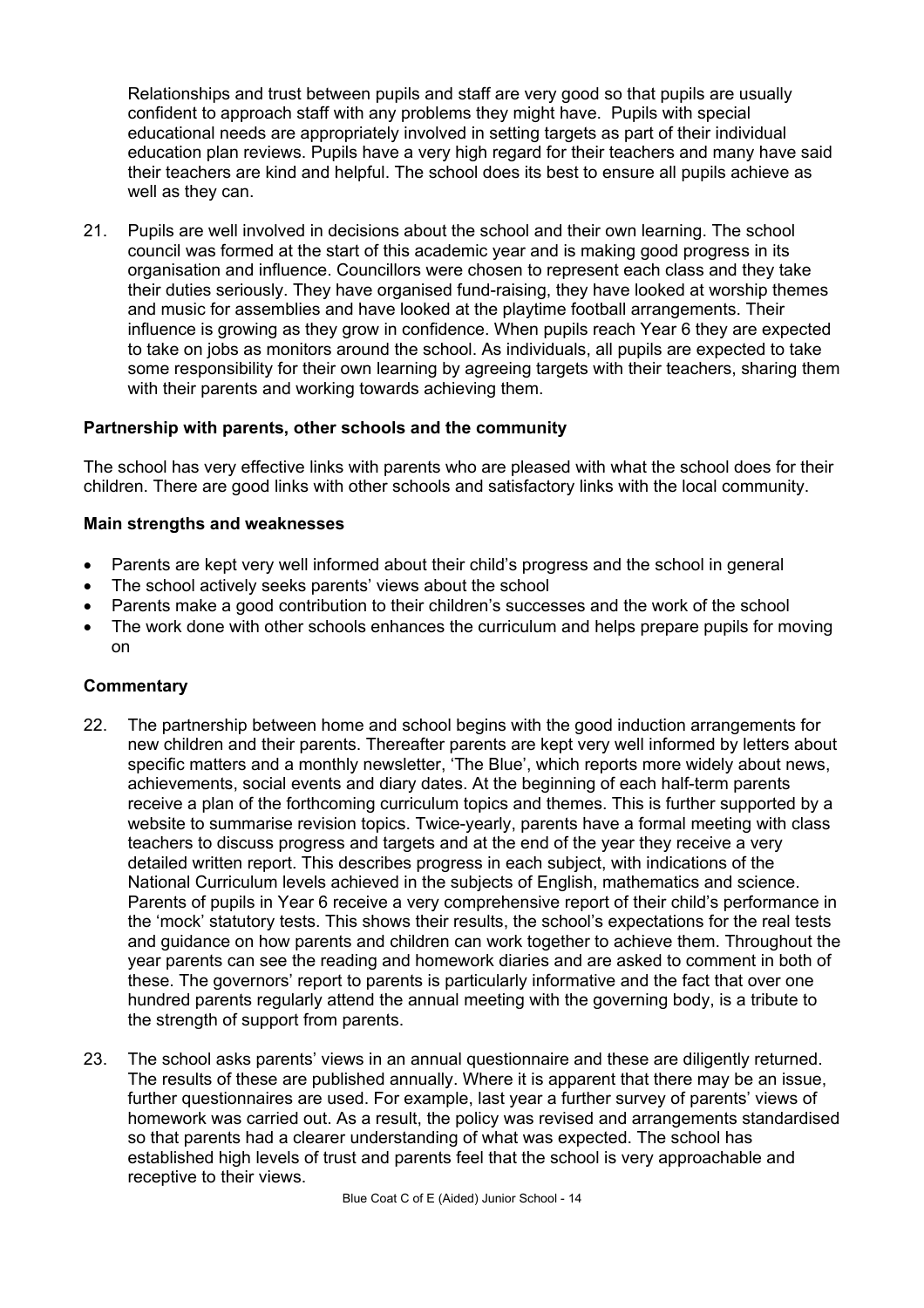- 24. Parents play an active role in the work of the school. Their support for homework is very strong and the school helps parents to help their children at home. They are asked to monitor pupils' homework diaries and they do this diligently. To help them to work with their children, the school sends out a Calculation Guide, 'Hot Hints' for literacy, a mathematics Self-Help Guide and, for Year 6 pupils, a science and mathematics Course Guide. The way that parents help their children to learn is a factor in their success. Parents also help classes when they go on outside visits, they support social events avidly and the Friends of Blue Coat School (FOBC) provide a steady stream of funds to buy additional resources, all of which benefit their children's education.
- 25. There are well-established links with other schools. The headteacher is part of the local primary cluster and this results in the sharing of training, expertise and professional development. The school's governing body and FOBC have joint meetings and social events with the adjacent infant school for sharing of expertise and fund-raising. There are particularly strong links with the local secondary school. Pupils work closely with the secondary school in their final year to integrate aspects of the curriculum and smooth the transition process. In Year 6 pupils learn French, taught by a member of staff from a local independent secondary school. Further afield there are established links with schools in New Zealand, for e-mail pals, and China where the school is exchanging information on a shared environmental project.
- 26. Community links are satisfactory and extend pupils' experiences. There are strong links with the local church and the ministers lead assemblies and confirmation classes. Children visit the church regularly for seasonal celebrations. For some time, the school has worked closely with the Durham police headquarters and classes visit regularly to see how the police force helps them all.

## **LEADERSHIP AND MANAGEMENT**

The leadership and management are very good. The headteacher provides excellent leadership and is assisted very well by the deputy headteacher and other senior staff. Governance is very good. The management of the school is very effective.

#### **Main strengths and weaknesses**

- The governing body has an outstanding understanding of the school
- The headteacher leads the school exceptionally well
- Senior members of staff lead their subjects very well
- The systems in place to evaluate the school's strengths and areas for development are very good
- The school's contribution to the training of teachers is excellent
- Finances are managed very well

#### **Commentary**

27. The governing body is a highly effective group of people which is led exceptionally well by the chair of governors. The governors have ensured that the school has moved forward very well since the last inspection. They have a very clear vision to provide the pupils with a very broad based education with high regard for pupils' personal development. The governors are very aware of their responsibilities and use their individual expertise to benefit pupils' learning. They have an excellent understanding of the strengths of the school and ways that it can improve. Governors are frequent visitors to the school and support the headteacher and subject leaders very well. In addition, they see their own development, as governors, as a priority and this is evident in the strong uptake on governor training courses. Challenging objectives for the headteacher are set at the beginning of each academic year and progress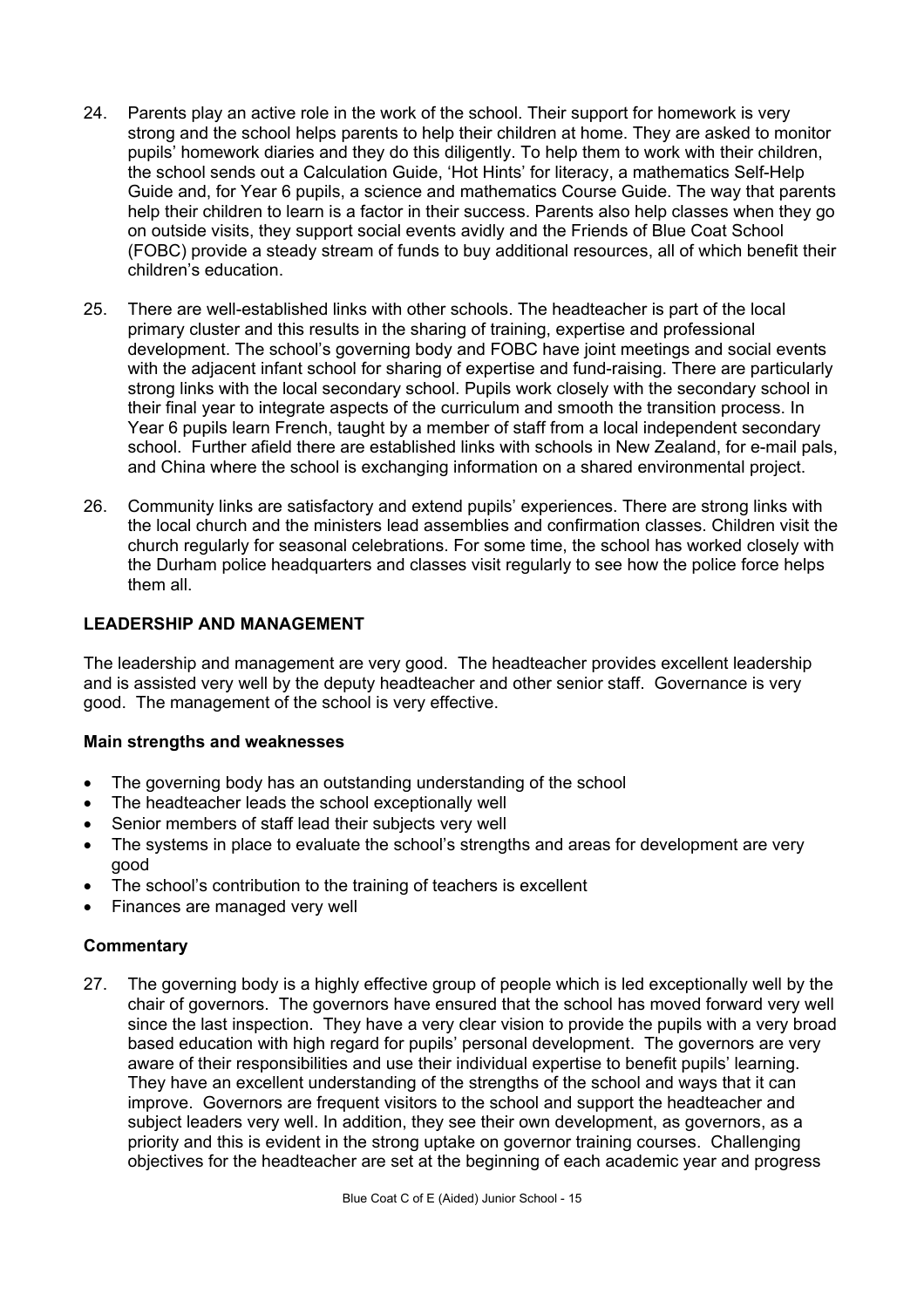towards the objectives is monitored termly. They challenge and support the management very well.

- 28. The headteacher's leadership has enabled the school to maintain high standards within an inclusive environment which empowers children to learn to their full potential and to equip them with skills necessary for the future. In addition, the headteacher ensures that the personal development of pupils is a high priority. As a result of the headteacher's leadership, pupils at the school enjoy learning and achieve well. They behave very well and take responsibility for ensuring a secure and happy community. The headteacher places high emphasis on enabling pupils to achieve healthy lifestyles, as well as to prepare them for future learning. The headteacher's presence around the school assists the outstanding climate for learning. Parents, pupils, governors and staff have high regard for the headteacher.
- 29. The subject leaders assist the leadership very well. The recent changes and delegation of responsibilities has been very effective. The subject leaders have very good subject knowledge and a firm grasp on standards. They are very innovative which is seen in the broad based curriculum and the excellent opportunities for enrichment of learning. The high standard of teaching of subject leaders is a strong feature of the school.
- 30. The governors, rightly, state that they are 'great reviewers'. The school gathers information systematically to assess its performance and to direct its future plans through questionnaires, staff audits, subject reviews and action plans. The school improvement plan is a very effective document which highlights future development. The schools' evaluations and points for development are summarised and judgements made of its current position; however, some judgements are rather modest.
- 31. The school is involved actively in training student teachers together with a local university, the local education authority and a cluster of other schools. The school is the key school with a school training centre co-ordinator who organises placements within the cluster as well as monitoring trainee teachers' files and assessments. Staff are welcoming and supportive towards trainees and children extend the same courtesies to trainees as they do to their teachers. The arrangements result in a good number of trainee teachers working within the school. Trainee teachers benefit from working alongside and observing skilled practitioners. Staff are encouraged to strive for further professional development through working with the trainees who bring to the classroom their own strengths, interest and levels of enthusiasm.
- 32. Financial management is very good. Administrative systems are very well organised and provide very good support for the headteacher and governors. Governors are very involved in monitoring the budget and making financial decisions. They have a very good understanding of the principles of 'best value'. Leadership and management overall are much more effective than at the time of the last inspection.

#### **Financial information**

#### *Financial information for the year April 2003 to March 2004*

| Income and expenditure $(E)$ | Balances (£) |                                  |
|------------------------------|--------------|----------------------------------|
| Total income                 | 542.883      | Balance from previous year       |
| Total expenditure            | 534.418      | Balance carried forward to the r |
| Expenditure per pupil        | 2,344        |                                  |

| Income and expenditure $(E)$ |         | Balances (£)                        |        |
|------------------------------|---------|-------------------------------------|--------|
| Total income                 | 542.883 | Balance from previous year          | 10.618 |
| Total expenditure            | 534.418 | Balance carried forward to the next | 19.083 |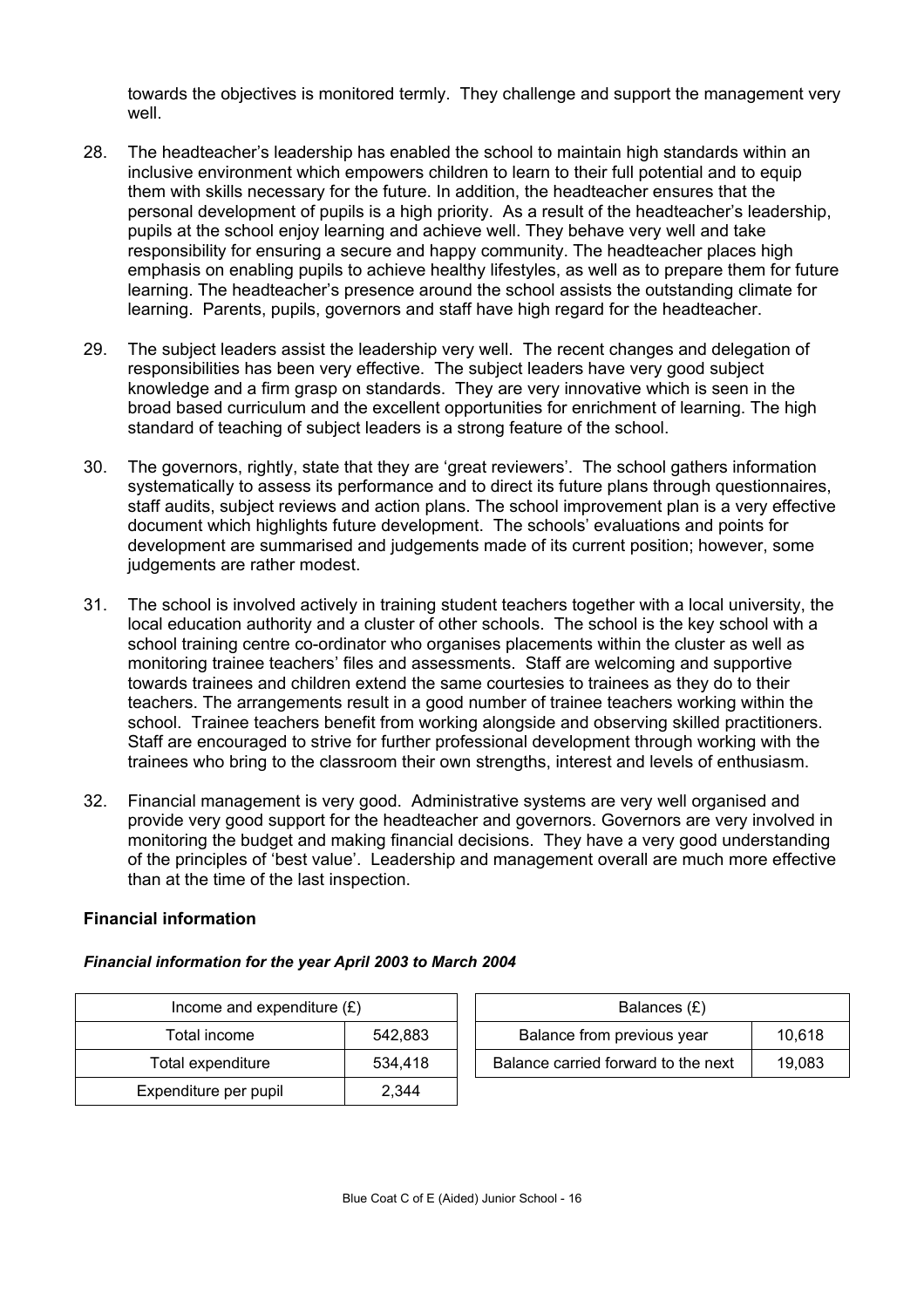# **PART C: THE QUALITY OF EDUCATION IN SUBJECTS AND COURSES**

# **SUBJECTS IN KEY STAGE 2**

# **ENGLISH**

Provision in English is **good.**

# **Main strengths and weaknesses**

- Standards are high by the end of Year 6 in writing, speaking and listening
- The quality of teaching and learning is good
- Very good procedures for assessment enable pupils to improve their work to a high standard
- Insufficient time is spent on teaching reading skills in Year 6
- The subject is very well led and managed

- 33. Standards are well above average by the end of Year 6. Almost all pupils reach the level expected of their age and a large proportion exceeds those levels. Standards are similar to those attained in the last five years with the exception of last year where the standards were closer to those expected nationally. Pupils achieve well, including those with special educational needs or those who have particular gifts or talents. Standards are much higher than when the school was last inspected and overall improvement since then has been very good.
- 34. The well above average standards in writing are the result of a strong emphasis on developing pupils' skills. Additional time is allowed each week for pupils to write at length. The topics are carefully chosen to interest them and very carefully prepared so pupils have a lot of material to write about. For example, Year 5 pupils compared three letters to the Prime Minister, urging him to make sure that every child around the world received an education, and assessed their effectiveness in terms of format, linguistic features and persuasive devices. This arose as part of a discussion on the right to be educated. Pupils used terms such as 'theoretical questions' and 'emotive language' with ease. The teaching of writing and the way pupils learn has been thought through very carefully. Thus in Year 3, pupils learn to identify different types of words and their uses in a very practical way, using highlighter pens to pick out important points. By Year 6, pupils are sufficiently skilled to use the styles and conventions of journalism to report real historical events from the 1950s onwards, conveying the flavour of the period successfully. Pupils' writing is fluent, accomplished and often humorous, with some arresting openings such as this from the big, bad wolf: 'I gave a huge sigh, right from the bottom of my paws…'
- 35. Pupils are well used to discussing ideas with a partner, and confidently ask and answer questions, showing a very good grasp of how to debate sensitively and to give opinions but be ready to appreciate another point of view. The relaxed relationships between adults and pupils aid this. There are many good features to the teaching; these include: fast pace, lively delivery and a good balance between teachers' demonstrations and pupils' involvement. Where teaching is good rather than better the pace tends towards the pedestrian, the teaching a little over-emphatic and pupils have fewer opportunities to make independent choices.
- 36. Teachers' marking makes very clear where pupils have met the criteria for assessment, what they need to do to improve and then give time to make the necessary corrections. In addition, pupils assess each other's work and their positive but developmental comments mirror those of their teachers. For example, one pupil commented: ' Your argument is very well balanced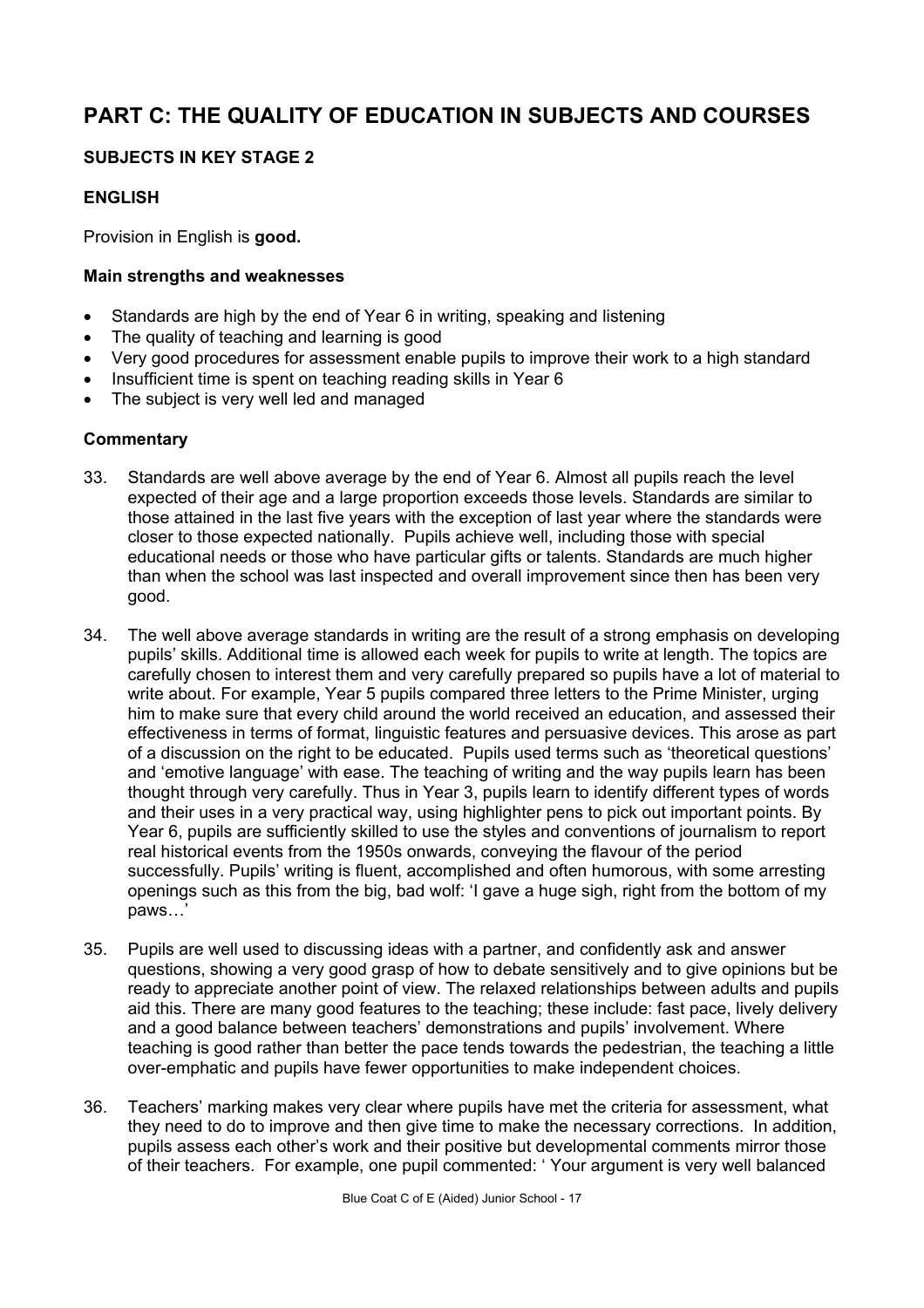but "In my opinion I think" is too strong - rewrite this paragraph more tentatively.' These fruitful dialogues push pupils' learning on.

- 37. The school acknowledges that the teaching of reading in Year 6 is less structured than lower down the school. As a result, standards by the end of Year 6 are above rather than well above average and pupils' achievement satisfactory rather than good. Very little time is given to developing the skills of skim-reading, scanning for information or discussing in depth or making notes on texts in small groups. Pupils' comprehension skills therefore are less sharp than they could be. By contrast, pupils in Year 5 are working at a much higher level because they do a very well selected range of reading activities each day, taught with rigour and precision, designed to deepen the understanding of different abilities within the class.
- 38. Leadership and management are very good and the innovative teaching techniques set a very good example to colleagues. Since taking up the post in January, the subject leader has continued to build on the work of the previous subject leader, monitoring teaching and learning and from these observations drawing up a pertinent action plan. He has a very good understanding of the role of ICT in the teaching and pupils' learning in English and of drama to stimulate writing.

#### **Language and literacy across the curriculum**

39. Literacy is used well in other subjects. There are very good links with science where pupils have much practice in writing non-chronological reports as well as factual information and in history where pupils use a wide range of presentations of historical facts using news bulletins, poems, interviews and advertisements to name but a few.

#### **MATHEMATICS**

Provision in mathematics is **good**.

#### **Main strengths and weaknesses**

- Pupils achieve well because the quality of teaching is good, although it varies from satisfactory to very good
- The leadership of the subject is very good and the management is good
- Opportunities to develop mathematical skills in other subjects are unsatisfactory

- 40. Standards, in Year 6 are well above average. Pupils achieve well because the quality of teaching and pupils' learning is good, overall. The grouping of pupils into sets of similar levels of attainment in Years 6 is effective at all levels of attainment, including those pupils with special educational needs.
- 41. In the best teaching the planning is thorough and in lessons pupils make very good progress in their learning. In these lessons, opportunities to use mathematical skills to assist learning in other subjects are exploited; for example, in Year 6 pupils gained a better understanding of how to plot results on a line graph to redress a weakness seen in recording results in science. Higher attaining pupils understood how to calculate the mean of a set of data and to round off to one place decimal place. A weakness in otherwise very good lessons is the lack of opportunity for pupils to select their own equipment. Where teaching is satisfactory, the pace of learning is variable and sometimes slow, and the matching of work to pupils' level of attainment is limited, on occasions. A strong feature in all lessons is pupils' very good attitudes to work and behaviour because of very effective relationships between teachers and pupils. As a result, pupils work very productively together with enjoyment and achieve well. Older pupils are prepared well for work in the secondary school.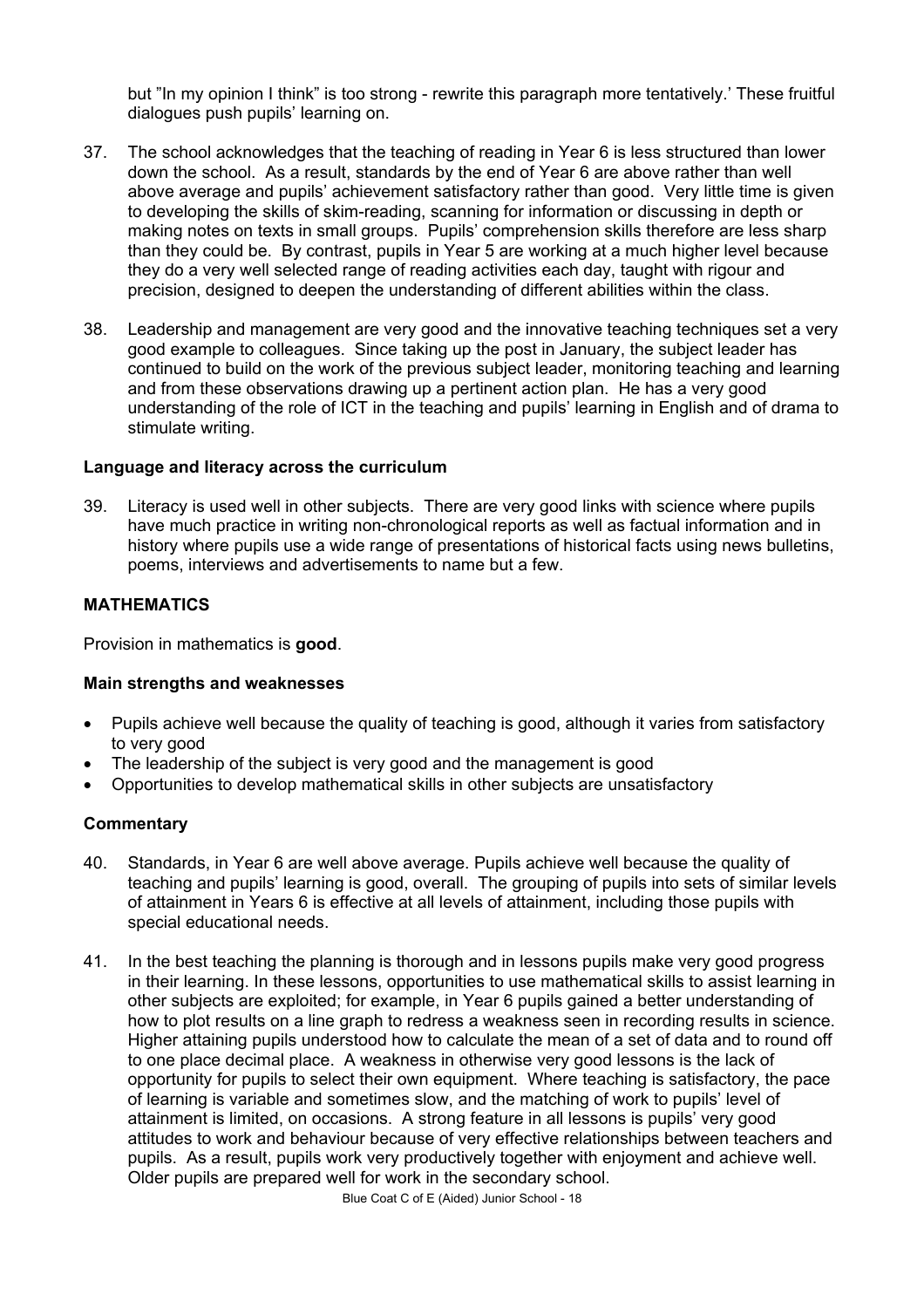42. The leadership of subject is very good and the management is good. Improvement since the last inspection is very good as standards have risen significantly from in line with the national average to well above average. The subject leader shows a very good role model in the quality of her teaching. The monitoring of teachers' lesson plans and pupils' work provide the subject leader with a clear view of standards and ways to improve their achievement further. The strengths in the leadership of the subject provide the school with very good capacity to improve standards further.

#### **Mathematics across the curriculum**

43. This is an area that the school has identified rightly for improvement. Examination of pupils' work in other subjects shows limited examples of developing and using mathematical skills.

#### **SCIENCE**

Provision in science is **good**.

#### **Main strengths and weaknesses**

- Standards by the end of Year 6 are well above average and pupils make good progress in their learning
- The quality of teaching and learning is good, overall, and occasionally the teaching is outstanding
- The use of ICT in the subject is unsatisfactory

#### **Commentary**

- 44. Standards, in Year 6 are well above average. Improvements since the last inspection are very good and standards have risen significantly. The strong emphasis on practical, investigative work helps pupils to achieve well. The leadership of the subject is very good and management is good. The subject leader shows an extremely good role model in the quality of her teaching and subject knowledge.
- 45. The quality of teaching and learning is good, overall. Pupils are highly motivated to learn and their behaviour is very good. Collaborative working is encouraged and teaching assistants help lower attaining pupils and those with special educational needs well. Occasionally, in lessons, the pace of learning dips; for example, minor weaknesses in organising tasks slowed down pupils' progress during an investigation to develop pupils' understanding of 'fair testing'. Exceptional teaching was seen in Year 3. Pupils gained a deeper understanding of setting up an investigation to find out conditions required for plant growth. Relationships between staff and pupils, and pupils' behaviour were exemplary. Very good use of 'job cards' developed pupils' understanding of their responsibilities. Pupils were highly motivated and enjoyment in learning was most apparent which resulted in high achievement. Pupils understood the importance of safe practice, such as wearing gloves when handling soil.
- 46. Pupils' work shows very limited evidence of the use of ICT to develop pupils' learning in science; for example, recording using data-handling programs or spreadsheets. No evidence was provided of pupils using monitoring equipment or digital microscopes.

#### **INFORMATION AND COMMUNICATION TECHNOLOGY**

Provision in ICT is **good.**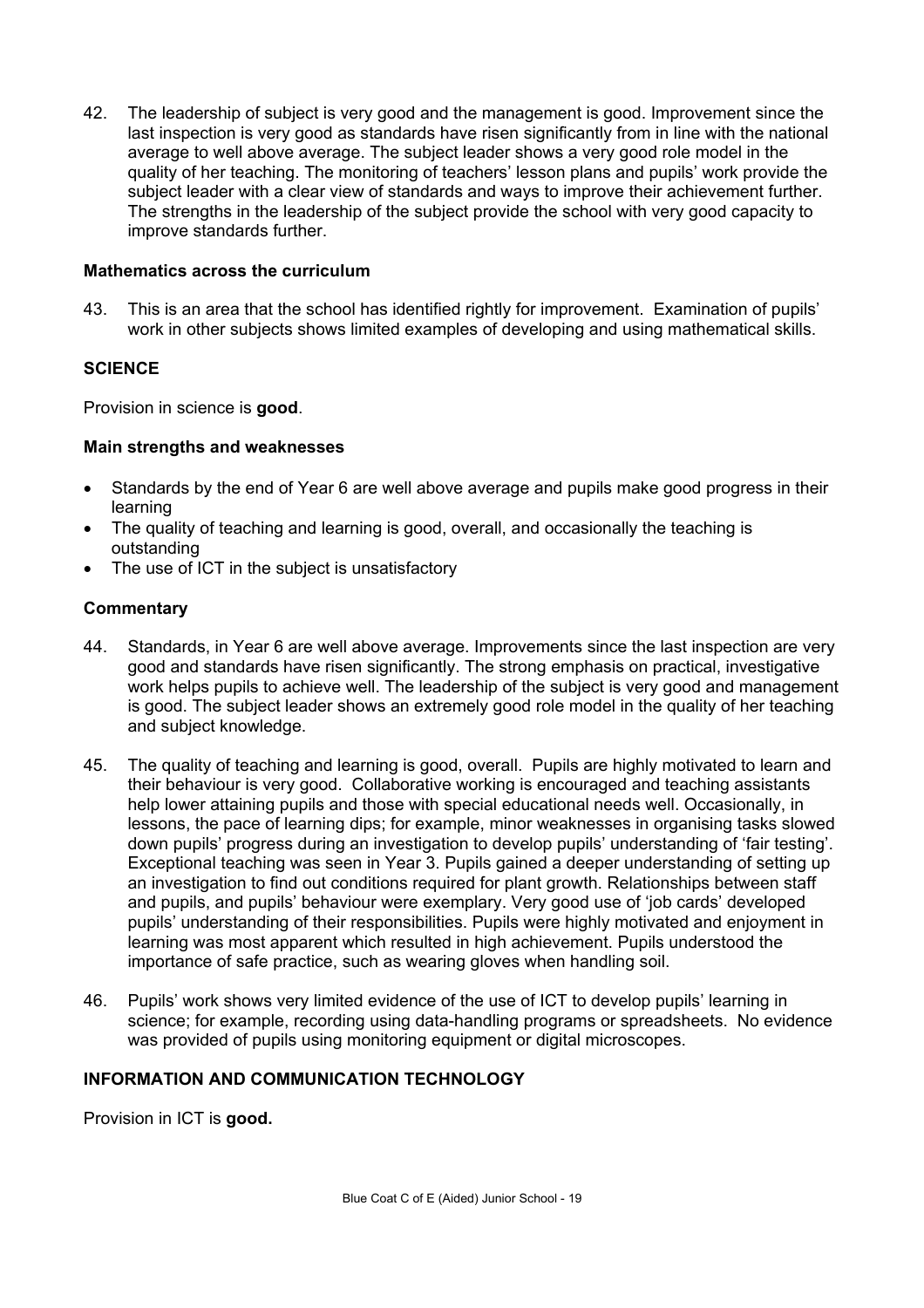## **Main strengths and weaknesses**

- By the end of Year 6 standards are above average
- The quality of teaching and learning is very good so that most pupils achieve highly
- Leadership and management are very good, giving a very clear sense of purpose and direction
- The use of ICT in other subjects is good

- 47. Overall standards are above average in Year 6. In Year 5 they are set to be well above average as pupils have access to the use of sensors and data logging activities. Standards in all other aspects are well above average in Year 6 and pupils achieve highly, making very good progress from a low base when they entered the school in Year 3. Standards have improved dramatically since the previous inspection because the school has invested wisely in computer technology and staff are confident in its use. A further significant factor in the improvements is that pupils extend their skills in most other subjects of the curriculum, although this is less well developed in science. The school has established very close links with the local infant school, who share use of the computer suite so that continuity of learning is enhanced.
- 48. Teachers make very good use of the computer suite in extending skills in ICT. Because planning is very clear and teachers share learning objectives with pupils based on previous work, they immediately settle down to work at the readily accessible computers and make very good use of the time available because they know clearly what is expected of them. Because planning ensures that work is carefully based on what has gone before and teachers keep careful records of progress, most pupils make very good progress as they move through school. In Year 4 pupils used control techniques to make attractive designs as part of their work in art. Older pupils control the rate and timing of traffic lights. Teachers plan work which is well suited to differing levels of ability so that pupils are challenged at appropriate levels. In Year 5 this helped all pupils, including those with special educational needs, to increase their skills in changing variables in a spreadsheet. Higher attaining pupils were expected to devise their own spreadsheets whilst lower ability pupils were asked to make amendments to an existing sheet in order to remain within budget.
- 49. Teachers are very knowledgeable and confident in the use of the technology. For example, they make very good use of interactive whiteboards in order to clarify explanations and illustrate tasks to be completed. This leads pupils to be similarly confident. Higher attaining pupils in Year 5 indulged in highly articulate and technical discussions when demonstrating their skills in PowerPoint presentations on pollution and in posting these on a website so that pupils in China and Hong Kong may gain access.
- 50. Because the management of pupils is very good, pupils use the equipment sensibly and are confident to access programmes, the Internet and email. Relationships are very good so that pupils collaborate very well and have high self-confidence and esteem. For example, a group of Year 6 pupils demonstrated the range and depth of their work to visitors, showing highly developed skills across a wide range of work. The progress of many pupils is enhanced by their use of computers at home, when work in class is often extended. Some pupils email their homework so that it is available when they return to school.
- 51. Leadership and management are very good. The co-ordinator has a very good understanding of the subject. She checks provision very effectively and supports colleagues in making improvements. She has a very clear understanding of the way ahead in order to raise standards. The school makes very good use of the expertise of a member of the governing body who provides regular technical assistance. The improving standards and provision have been recognised by the granting of a national award for work in this area.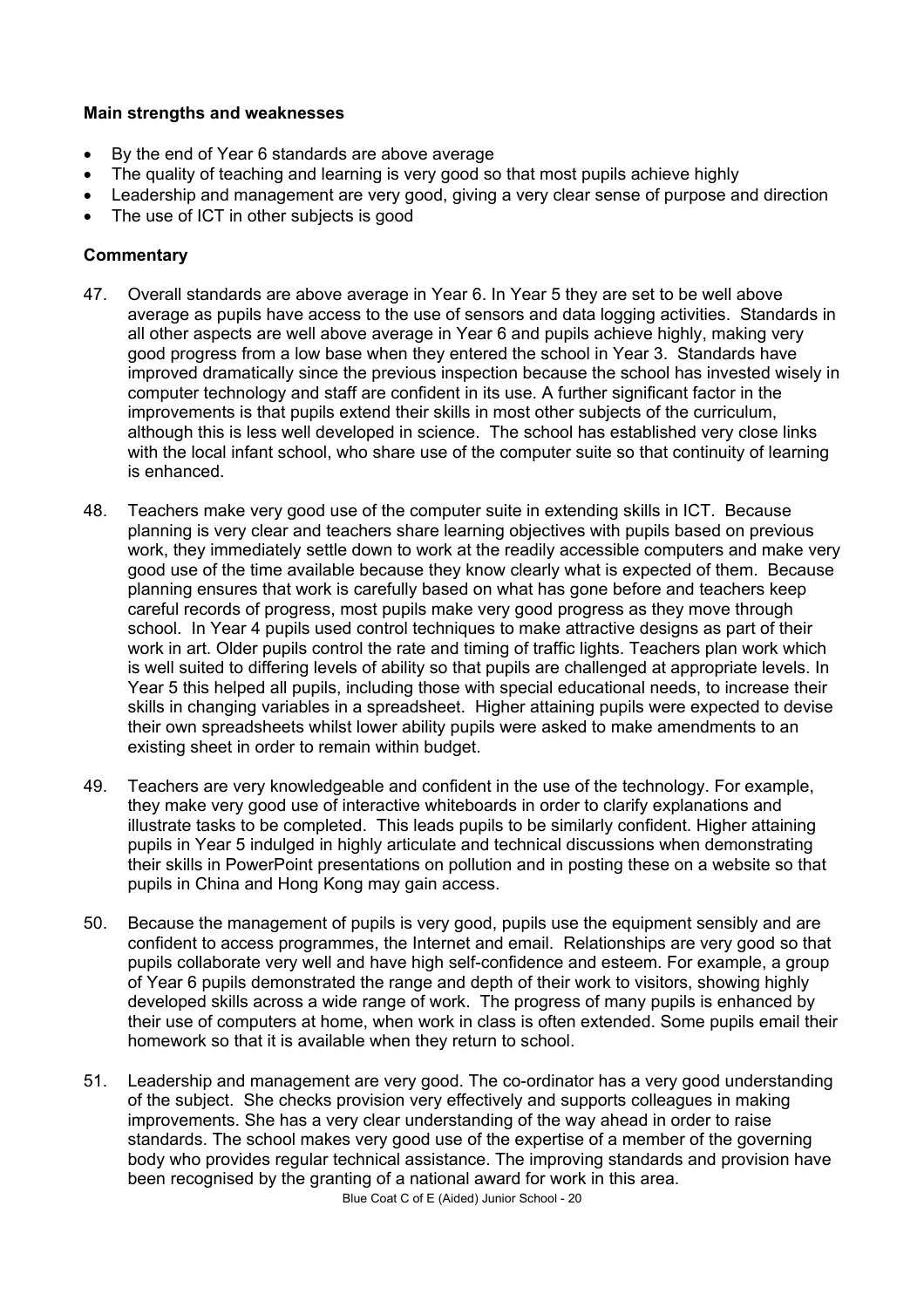## **Information communication technology across the curriculum**

52. The school makes good use of ICT in most other subjects of the curriculum to extend ICT skills and to deepen pupils' understanding of the other subjects. In Year 6, for instance, pupils combined history, literacy and ICT skills when they produced professional looking postcards, using informal styles of writing and basing the content of their writing on subjects relevant to people in the 1960s. ICT is currently under-used in science because of limited resources such as scanners, computer linked microscopes and sensors. Pupils use ICT effectively to help them to find out information. For example, in Year 5 pupils communicated with other pupils in China and Hong Kong through the web page and email and shared research on issues such as pollution.

## **HUMANITIES**

Work in geography and history was sampled so there are no judgements on overall provision. However the statutory requirements for teaching the programmes of study are met in both subjects. In both subjects good use is made of ICT in order to extend knowledge and skills, particularly in research.

- 53. No complete lessons were seen in **history**. Teachers ensure that history comes alive for pupils so that they gain insights into times past and deepen their understanding. Pupils are encouraged to develop their skills of historical enquiry and to question because teachers welcome their efforts. In part of a lesson seen in Year 4 work on the Tudors, for example, a pupil wanted to know why Henry VIII did not refer to an orphanage in order to solve his problems of succession. The teacher's knowledgeable and sensitive reply helped to extend his understanding of the period. Teachers present pupils with many opportunities to increase their understanding of the nature of historical sources. They learn to compare different aspects of life within historical periods and with life at the present. For example in Year 5 pupils contrasted the life styles of Greeks and Spartans and in Year 6 compared life in the 60s with today, making effective use of Internet research. However, on occasions when pupils are asked to colour in pictures on worksheets, opportunities are missed to extend skills and understanding.
- 54. One lesson was seen in **geography.** The school has invested in a good range of maps and atlases and this is helping to improve mapping skills. As part of the good teaching in Year 3, pupils made good progress in their use of maps to locate places and began to trace routes because the teacher ensured that they studied aerial photographs and maps of Durham City after looking at globes, atlases and regional maps. The very good teaching of ICT skills in Year 5 enabled most pupils to access secondary sources from the Internet in order to predict what a contrasting environment, Llandudno, might be like. They used hyperlinks very skilfully in order to elicit information on buildings, landscape, economic activity and leisure. Work was enhanced by the teacher's use of the interactive whiteboard to introduce the topic and to help in leading a class discussion on a map of Llandudno as part of the plenary session. Teachers ensure that pupils produce clear maps and sketches and consider how issues such as environmental improvement might improve the quality of life locally. The school's work in developing the international dimension to the curriculum is extending pupils' knowledge of other places effectively.

# **CREATIVE, AESTHETIC, PRACTICAL AND PHYSICAL SUBJECTS**

Art and design, design and technology and music were sampled and so no judgements can be made on overall provision, teaching and standards in these subjects. No lessons were seen in music, part of a lesson was seen in each of art and design, and design and technology; three PE lessons were observed. Discussions were held with pupils and subject leaders and a range of work sampled from different age groups.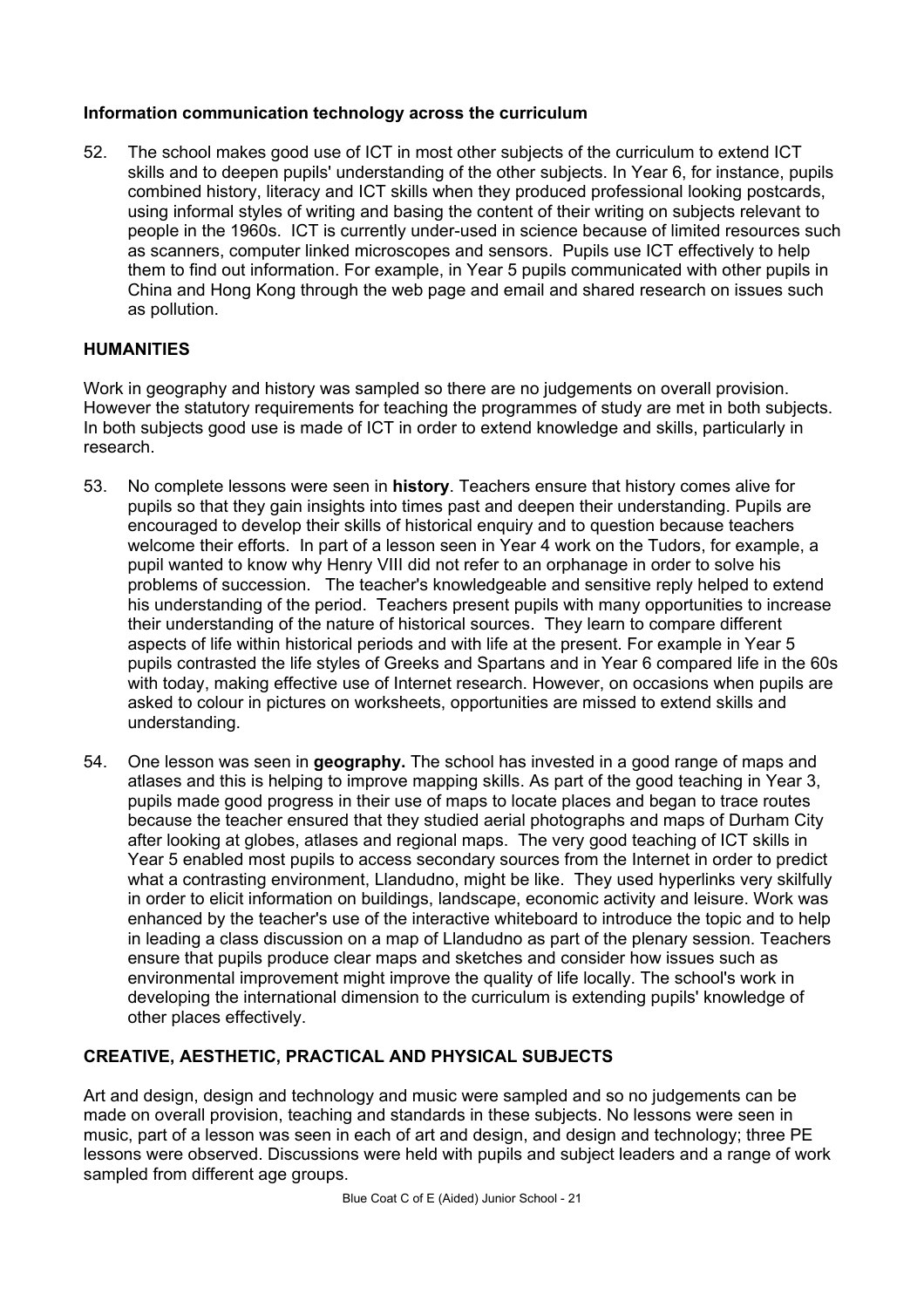- 55. Pupils enjoy **art and design** and use their sketchbooks well to try out new ideas and to experiment with different techniques. High achieving pupils in Year 6, for example, successfully achieved a 3-D effect through using shading techniques accurately and average and lower attainers showed good control over smudging and blending pastels to give an impression of speed and light. In the one lesson seen, pupils discussed sensibly how they could transfer their 2-D designs for mathematics on to the 3-D template. Pupils used ICT well to find out about different types of masks and their analyses were mature as seen in this evaluation when a higher attainer wrote,' This mask may have been created for acting on stage. It looks relatively modern.'
- 56. Pupils are extremely enthusiastic about **design and technology**, and thoroughly enjoy the design process. Year 6 pupils showed an admirable grasp of technical vocabulary such as 'components' and 'underside elevation' which they used to explain how they went about designing a motorised vehicle. Using an 8-step design process, pupils went on to show different diagrams to expose the elements of construction. Teaching was obviously very thorough and pupils were fully aware that the picture frames they made were prototypes for chassis for vehicles. Pupils are self critical and analyse the problems they encountered very well, concluding, for example, 'Our designs were much more complicated than they needed to be.' In the one lesson seen, the teaching method of quick demonstration followed by pupils investigating for themselves gave Year 5 pupils a very good preparation for understanding how to make an efficient mechanism.
- 57. No lessons in **music** were seen and there was limited work to scrutinise. From looking at the planning it is clear that pupils follow a suitably wide-ranging curriculum with a strong influence on music-making. The curriculum has improved substantially since the last inspection and pupils are now exposed to a much broader range of enjoyable music, relevant to their age and experience. Future plans include developing links with the community and local schools and to explore cross-curricular links with other subjects. The quality of pupils' singing is good and the tone sweet and tuneful. They sing well in two parts. Pupils have excellent opportunities to pursue their musical talents through additional instrumental lessons given by visiting teachers and numerous clubs and after-school activities.

# **Physical education**

Provision in PE is **excellent**.

# **Main strengths and weaknesses**

- Pupils are highly motivated and enjoy keeping fit
- Standards are high and talented pupils play for national teams
- Teaching and learning are very good and pupils achieve very well

#### **Commentary**

58. Pupils say, with pride, 'This is a sporty school' and go on to explain that this started three years ago when the new headteacher came. They bubble with enthusiasm and energy when talking about the excellent range of sports open to them, a range that includes fencing, crosscountry running and hockey for single sex and mixed teams. A large proportion of pupils take part in extra-curricular sport at lunchtimes and after school. They are highly successful in competitive games in hockey, football and tennis. A much larger proportion than usual play for their county or for famous youth teams; several play for under-15 teams because of their high level of skill. Hockey is very popular. Boys and girls enter national competitions and several girls have been invited to train with a national team. In tennis, Year 3 has reached the semifinals and in cross-country running the school finished in the top ten out of over 2000 entrants.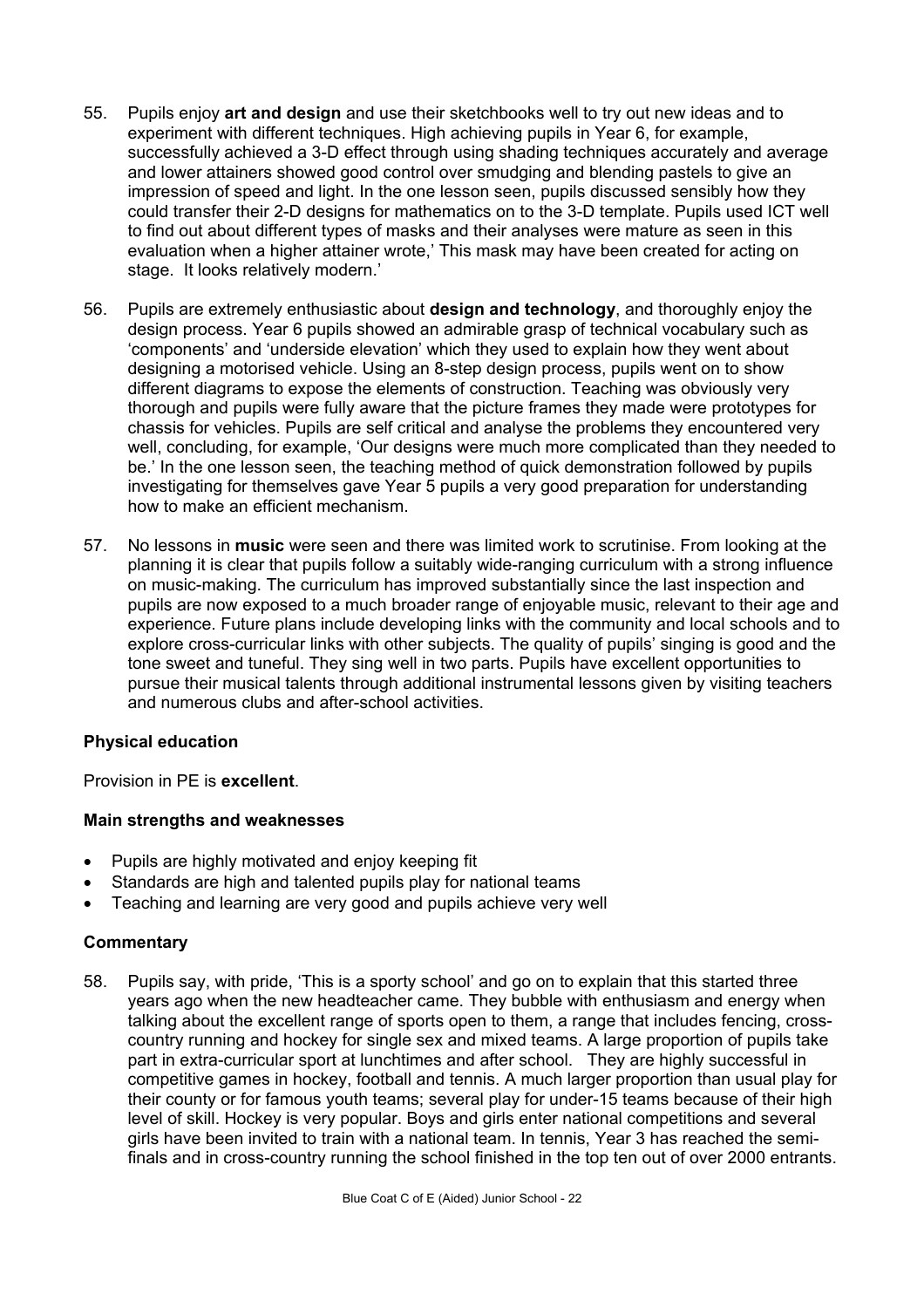59. Pupils generally are highly aware of the importance of being fit and healthy. The curriculum is very well organised to ensure that pupils get at least two hours PE a week and opportunities for at least two lunchtimes a week to play other games when it is their turn to use the equipment for different ball games and fitness activities. In the lessons seen there was a strong emphasis on developing skills. Teaching and learning were very good and standards well above those expected. Lessons took place outdoors and concentrated on the correct way to hit and retrieve the ball in games such as cricket and rounders. Pupils showed a high level of skill at swinging the cricket bat correctly, understanding where their weight should fall. Spells of intensive coaching where pupils were urged: 'Practising the swing is more important than hitting the ball' were suitably interspersed with competitive games between different groups of players. No time was lost because the teacher had used the interactive whiteboard at the start of the lesson to give a quick visual demonstration of the rules and layout of the game. In a very good lesson taken by a visiting specialist from the secondary school, pupils achieved extremely well, learning collaborative and leadership skills though taking part in adventurous outdoor activities. A notable feature of PE is the strong emphasis on enjoyment and continuous activity so that pupils are energised both mentally and physically by the end of lessons. The subject is very well led and managed and standards and provision have improved very well since the last inspection.

# **PERSONAL, SOCIAL AND HEALTH EDUCATION AND CITIZENSHIP**

Provision in personal, social and health education and citizenship is **very good.** 

#### **Main strengths and weaknesses**

• Provision for personal, social, health education and citizenship is enhanced by the very good relationships between staff and pupils.

#### **Commentary**

60. Provision for education about the uses and misuses of drugs and about sex and relationships is very good. These are taught during personal, social and health education lessons and as part of work in science. During personal, social and health education sessions pupils learn about rights and responsibilities, and such issues as how to deal with bullying and how to lead a healthy life style. The school is part of a project to develop healthy eating. Work is further complemented by opportunities for involvement in the school council, where pupils make a real contribution to the life of the school. For example, they make decisions on playground equipment and on the organisation of charity days. Pupils have many opportunities for contributing to charities in order to help those less fortunate than themselves and take on responsible jobs to help with the smooth running of the school. Personal development is further enhanced by the very warm and caring relationships in school and by the very positive role models provided by staff.